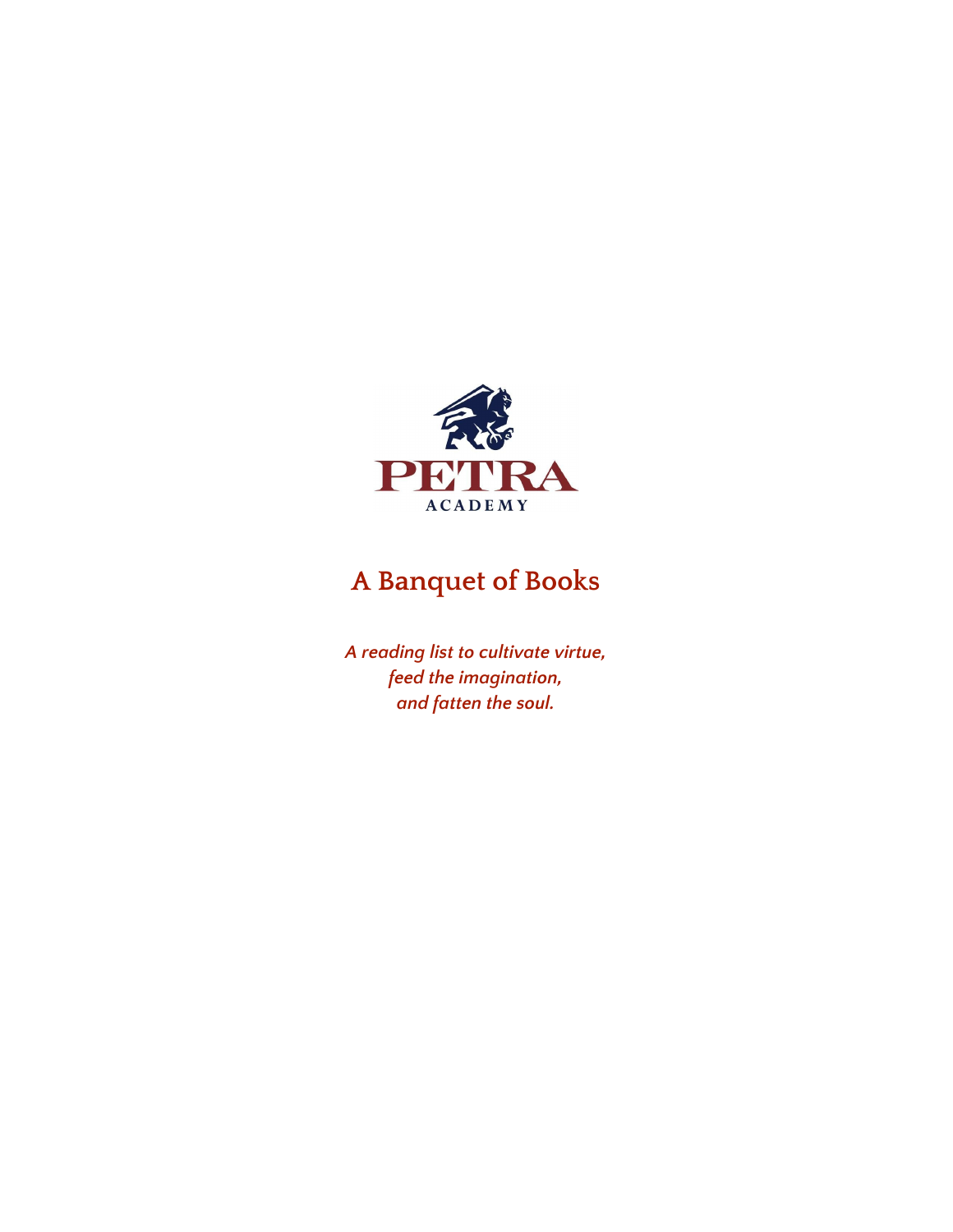# **Table of Contents**

| Introduction                                          | 2              |
|-------------------------------------------------------|----------------|
| Kindergarten                                          | 3              |
| Read-Aloud and Early Readers                          | 3              |
| Lower Grammar (Grades 1-3) Reading List               | 5              |
| Level 1                                               | 5              |
| Level 2                                               | $\overline{7}$ |
| Level 3                                               | 9              |
| Upper Grammar (Grades 4-6) Reading List               | 12             |
| Level 1                                               | 12             |
| Level 2                                               | 14             |
| Level 3                                               | 17             |
| Logic Level (Grades 7-9) Reading List                 | 20             |
| Level 1                                               | 20             |
| Level 2                                               | 21             |
| Level 3                                               | 23             |
| Rhetoric Level (Grades 10-12) Reading List            | 25             |
| Level 1                                               | 25             |
| Level 2                                               | 26             |
| Level 3                                               | 28             |
| Logic/Rhetoric Level (Grades 7-12) Poetry List        | 31             |
| Education, Imagination, and the Life of the Mind List | 32             |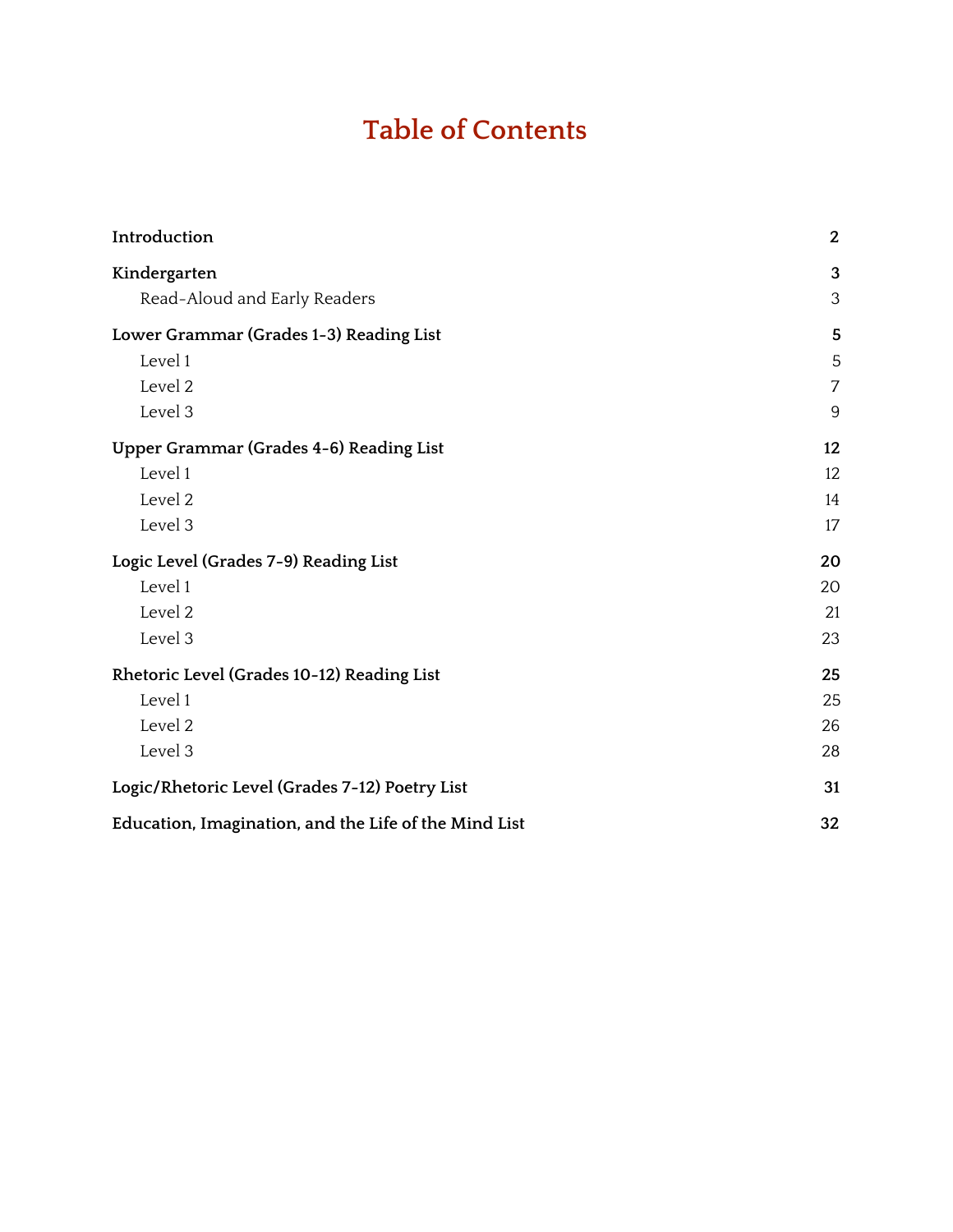# **Introduction**

<span id="page-2-0"></span>"A room without books is like <sup>a</sup> body without <sup>a</sup> soul." ~Cicero

"It is what you read when you don't have to that determines what you will be when you can't help it." ~ Oscar Wilde

Few things in life are more wonderful than sunny summer afternoons spent with a curious child and a stack of good books. We offer this list in the hope that it will encourage you to pursue many such magical afternoons.

All of the books in this list were chosen because they encourage their readers to seek the truth, grow in goodness, and love what is beautiful. Except for the Kindergarten selections, these books were placed at a level where students could read them on their own and enjoy them without outside assistance. 1

Every list reflects the experience and preferences of the list's authors. This list is no exception: its nonfiction selections are strong on science, American history, and Reformation era biographies. The authors offer no apologies for these biases. If someone else had written this list, the biases would simply be different, but they would still be biases.

None of the books in this list contain unnecessarily offensive material. However, parents differ in the kind of material they find acceptable for their children, and so they should preview any title they give to their children. The books on this list are no exception, though the authors would be perfectly content giving any of these books to their own kids at the ages stipulated in the list.

One of the greatest gifts parents can give their children is a life filled with books. But simply handing your child a stack of good books is no guarantee that they will become lifetime readers. We strongly encourage parents to read with their kids. Read aloud to them, have them read aloud to you, and talk about what you have read together. Let your kids see you reading as well, so they know that it is something worth doing.

And read your kids' books as well. After all, this list was constructed with the sage words of C.S. Lewis in mind: "No book is really worth reading at the age of ten which is not equally – and often far more – worth reading at the age of fifty and beyond."

So, take up and read. May this list lead to a lifetime of good books for both the parents and children at Petra Academy

 $1$  This list was compiled from the authors' own reading as well as from other book lists made by authors we trust.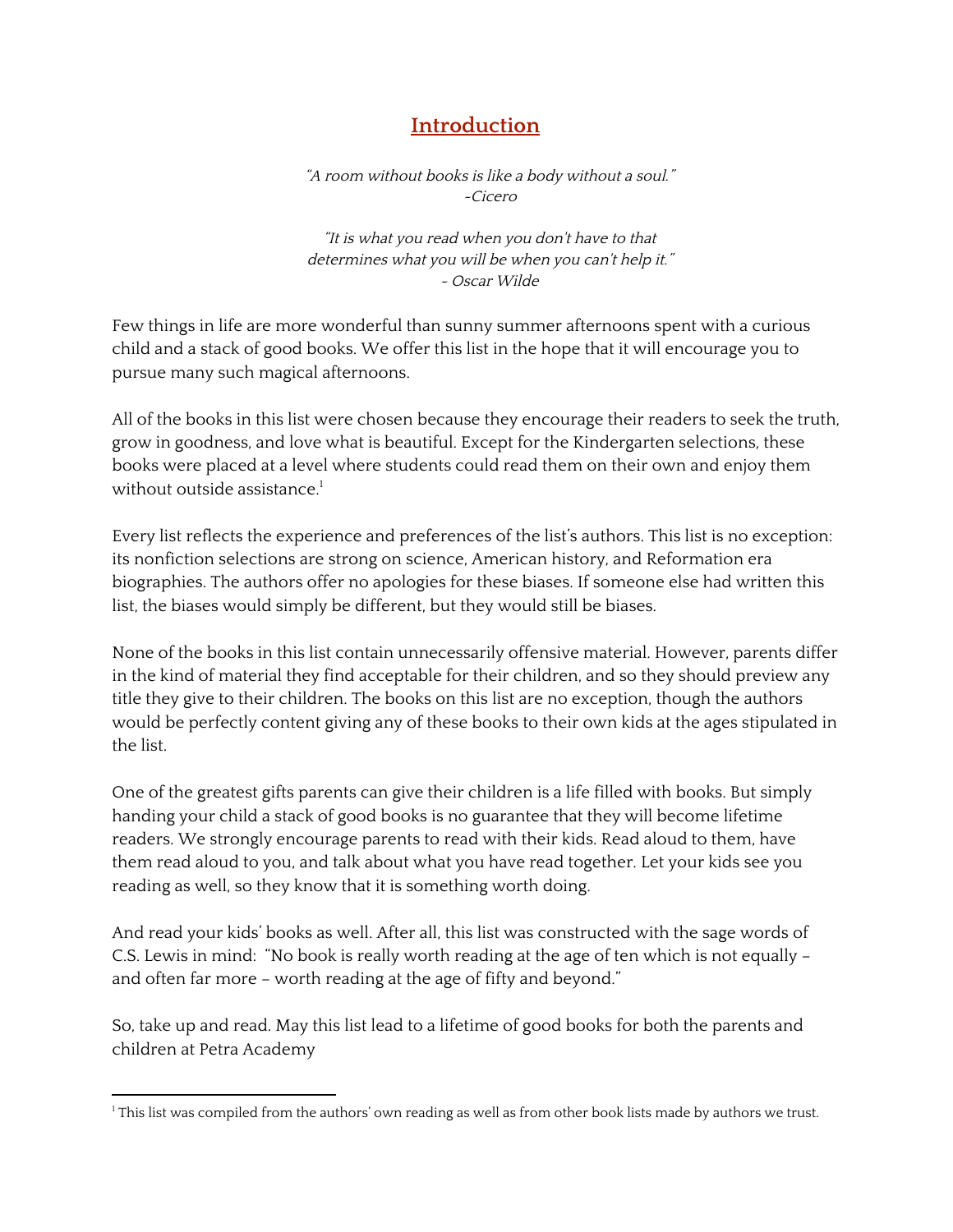# **Kindergarten**

"+" = any book in the series is worthwhile

#### <span id="page-3-1"></span><span id="page-3-0"></span>**Read-Aloud and Early Readers**

- ❏ Bennett, The Children's Book of Virtues
- ❏ Brown, Little Fur Family
- ❏ Clements, Big Al
- ❏ Crews, Freight Train
- ❏ Crews, Ten Black Dots
- ❏ Eastman, Are You My Mother?
- ❏ Eastman, The Big Nest
- ❏ Eastman, Go, Dog, Go!
- ❏ Galdone, The Gingerbread Boy
- ❏ Galdone, The Little Red Hen
- ❏ Galdone, The Three Bears
- ❏ Galdone, The Three Billy Goats Gruff
- ❏ Galdone, Three Little Kittens
- ❏ Galdone, The Three Little Pigs
- ❏ George, Inside Mouse, Outside Mouse
- ❏ Heller, Chickens Aren't the Only Ones
- ❏ Hoban, Bread and Jam for Frances +
- ❏ Hoff, Danny and the Dinosaur +
- ❏ Hollander, American Poetry (Poetry for Young People Series)
- ❏ Hollander, Animal Poems (Poetry for Young People Series)
- ❏ Hughes, The Big Alfie and Annie Rose Storybook
- ❏ Hughes, Dogger
- ❏ Jaques, There Once Was <sup>a</sup> Puffin
- ❏ Jonas, Round Trip
- ❏ Lionni, Biggest House in the World (and others by author)
- ❏ Lionni, Inch by Inch
- ❏ Martin, Chicka Chicka Boom Boom
- ❏ Munsch, Wait and See
- ❏ Piper, The Little Engine That Could
- ❏ Potter, The Tale of Peter Rabbit +
- ❏ Perlutsky, Read-Aloud Poems for the Very Young
- ❏ Rey, H. A. Curious George +
- ❏ Rylant, The Relatives Came
- ❏ Serio, The Seasons (Poetry for Young People Series)
- ❏ Seuss, Dr., The Cat in the Hat +
- ❏ Seuss, Dr., Hop on Pop
- ❏ Seuss, Dr., Green Eggs and Ham
- ❏ Seuss, Dr., Yertle the Turtle and Other Stories
- ❏ Sharmat, Gregory, the Terrible Eater
- ❏ Slobodkina, Caps for Sale
- ❏ Stinson, Red Is Best
- ❏ Zion, Harry the Dirty Dog +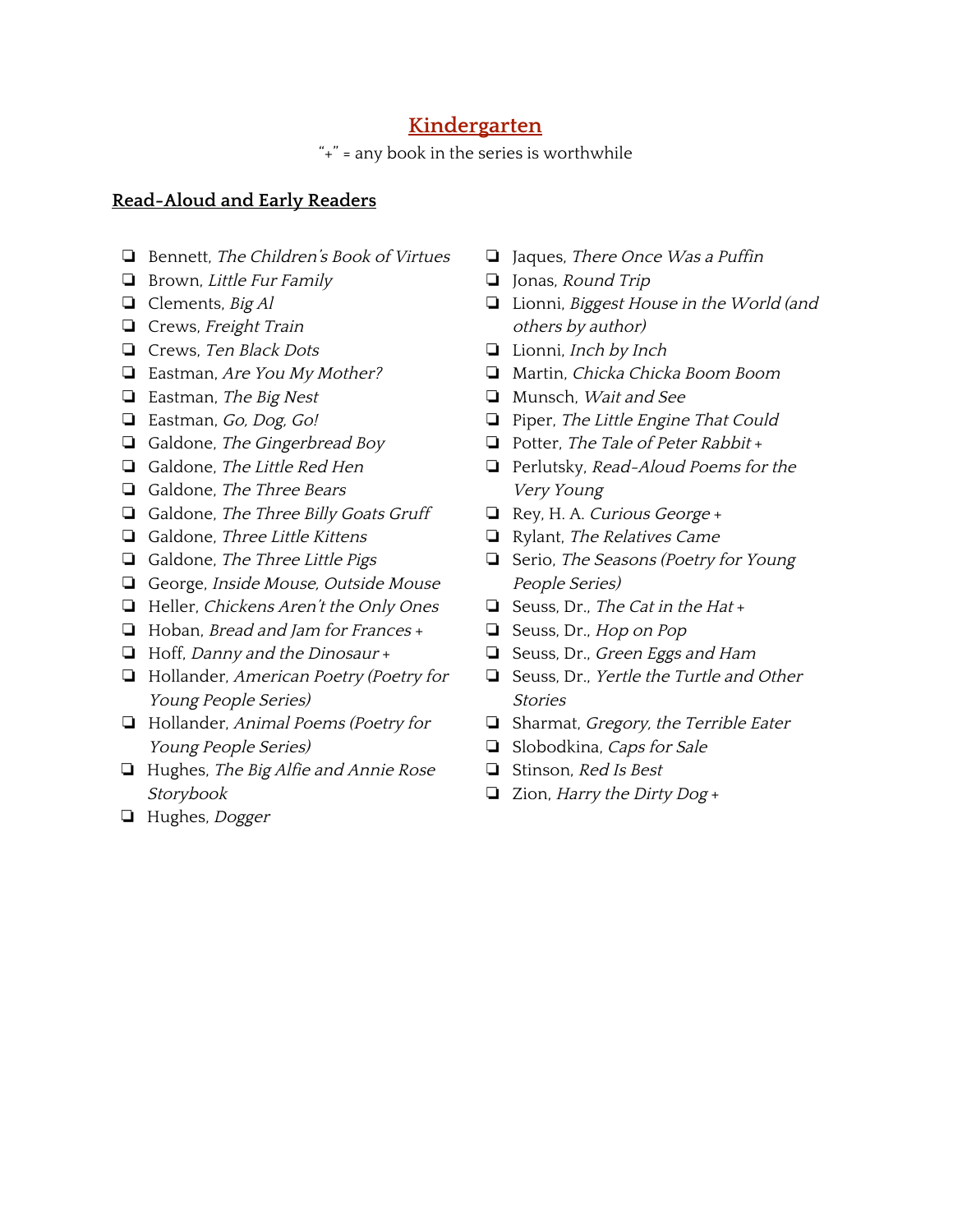# <span id="page-4-1"></span>**Lower Grammar (Grades 1-3) Reading List**

"+" indicates that any book in the series is worthwhile Level 1 = easy Level 2 = average Level 3 = challenging

- <span id="page-4-0"></span>❏ Aliki, The Story of William Penn
- ❏ Bate, Little Rabbit's Loose Tooth +
- ❏ Bean, Big Snow
- ❏ Bean, Building Our House
- ❏ Bemelmans, Madeline
- ❏ Bemelmans, Madeline's Rescue +
- ❏ Benchley, George: The Drummer Boy
- ❏ Benchley, Sam: The Minute Man
- ❏ Bolin, Carl Sandburg (Poetry for Young People Series)
- ❏ Brett, The Hat
- ❏ Brown, Stone Soup
- ❏ Brown/Weisgard, The Little Island
- ❏ Bulla, Squanto: Friend of the Pilgrims
- ❏ Burton, Katy & the Big Snow
- ❏ Burton, The Little House
- ❏ Burton, Mike Mulligan and His Steam Shovel
- ❏ Carle, Pancakes, Pancakes!
- ❏ de Regniers, May <sup>I</sup> Bring <sup>a</sup> Friend?
- ❏ Donoughue, The Mystery of the Hieroglyphs
- ❏ Emberley, Drummer Hoff
- ❏ Flack/Weise, The Story About Ping
- ❏ Freeman, Corduroy +
- ❏ Frost/Jeffers, Stopping by Woods on <sup>a</sup> Snowy Evening
- ❏ Gramatky, Little Toot
- ❏ Hader, The Big Snow
- ❏ Hall, Oxcart Man
- ❏ Hayward, The First Thanksgiving
- ❏ Henkes, Penny and Her Marble
- ❏ Hoban, Bedtime for Frances
- ❏ Hoban, Bread and Jam for Francis +
- ❏ Lobel, Frog and Toad Are Friends
- ❏ Lobel, Frog and Toad Together +
- ❏ Lobel, Mouse Soup
- ❏ Lobel, Owl at Home
- ❏ McCloskey, Blueberries for Sal
- ❏ McCloskey, Make Way for Ducklings
- ❏ McGrory, Mouton's Impossible Dream
- ❏ Meschenmoser, Mr. Squirrel and the Moon
- ❏ Minarik, Little Bear
- ❏ Minarik, Little Bear's Visit +
- ❏ Paul, Water Is Water: <sup>A</sup> Book About the Water Cycle
- ❏ Penner, The True Story of Pocahontas
- ❏ Rey, Curious George +
- ❏ Roop, Keep the Lights Burning, Abbie
- ❏ Rylant, Henry and Mudge +
- ❏ Rylant, When <sup>I</sup> Was Young in the **Mountains**
- ❏ Sandin, Pioneer Bear
- ❏ Schmidt, Robert Frost (Poetry for Young People Series)
- ❏ Schoonmaker, Robert Louis Stevenson (Poetry for Young People Series)
- ❏ Sendak, Where the Wild Things Are
- ❏ Suess, Bartholomew and the Oobleck
- ❏ Seuss, <sup>I</sup> Can Lick <sup>30</sup> Tigers Today
- ❏ Seuss, If <sup>I</sup> Ran the Zoo
- ❏ Seuss, One Fish, Two Fish, Red Fish, Blue Fish
- ❏ Seuss, There's <sup>a</sup> Wocket in My Pocket
- ❏ Stead, <sup>A</sup> Sick Day for Amos McGee
- ❏ Steig, Amos and Boris
- ❏ Steig, Dr. DeSoto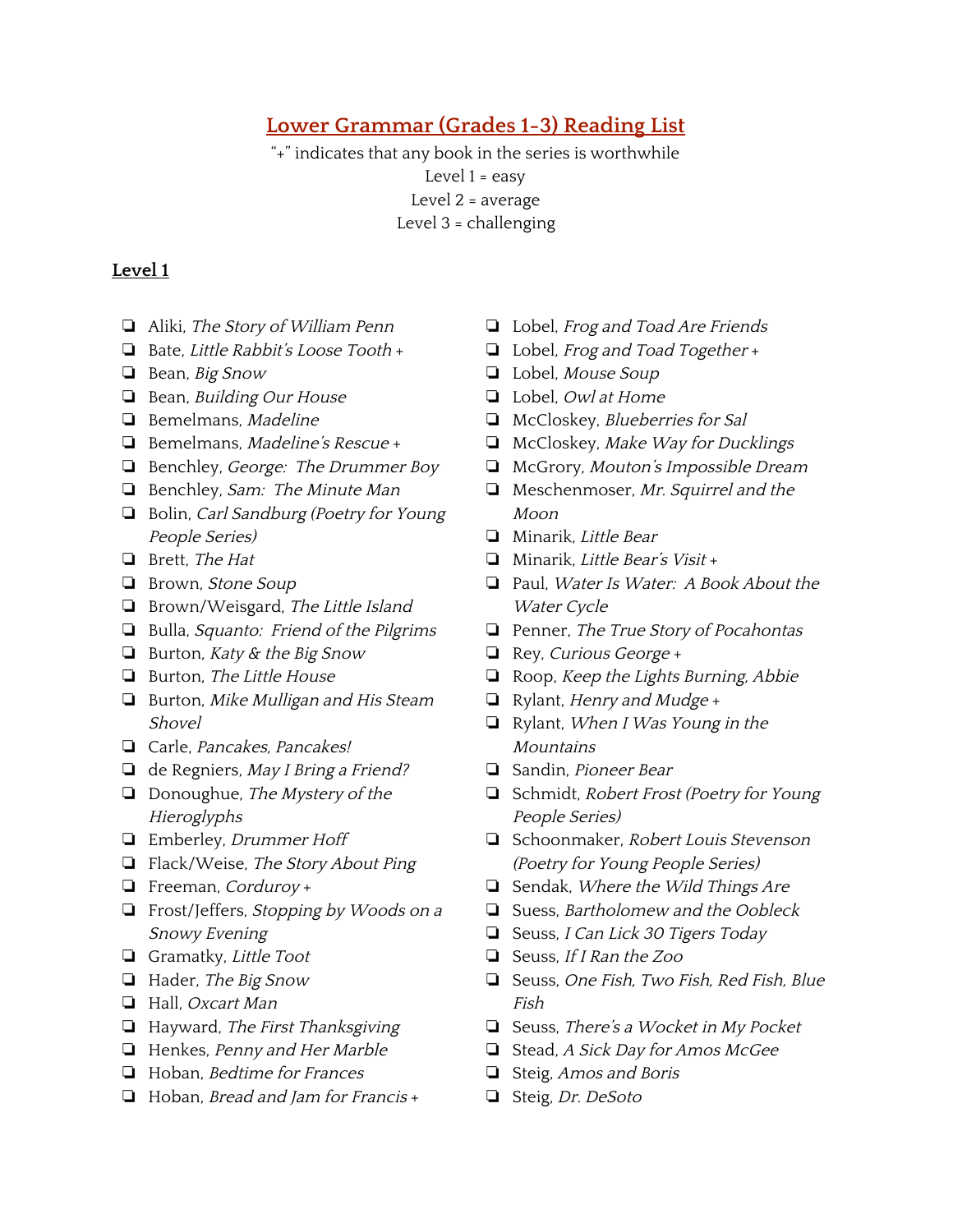- ❏ Hoff, Sammy the Seal
- ❏ Hunt, The Tale of Three Trees
- ❏ Joyce, The Fantastic Flying Books of Mr. Morris Lessmore
- ❏ Keats, The Snowy Day
- ❏ Kellogg, Paul Bunyan
- ❏ Krensky, Ben Franklin and His First Kite
- ❏ Langstaff, Frog Went A-Courtin'
- ❏ Lasky, The Librarian Who Measured the Earth
- ❏ Leaf, Ferdinand
- ❏ Lionni, Frederick +
- ❏ Lionni, Swimmy
- ❏ Littledale, The Magic Fish
- <span id="page-5-0"></span>**Level 2**
- ❏ Aliki, Corn Is Maize
- ❏ Allard, Miss Nelson Is Missing! +
- ❏ Ammon, An Amish Year
- ❏ Ammon, Amish Horses
- ❏ Andersen, The Emperor's New Clothes
- ❏ Andersen/Brown, The Steadfast Tin Soldier
- $\Box$  Anderson, *Billy and Blaze* +
- ❏ Ardagh, Ancient Egypt (History Detectives)
- ❏ Atwater, Mr. Popper's Penguins
- ❏ Aylesworth, My Grandfather's Coat
- ❏ Bailey, Adventures in Ancient Egypt
- ❏ Barklem, The Big Book of Brambly Hedge
- ❏ Bolin, Emily Dickinson (Poetry for Young People Series)
- ❏ Bond, <sup>A</sup> Bear Called Paddington
- ❏ Brenner, The Boy Who Loved to Draw
- ❏ Brown, Dick Whittington and His Cat
- ❏ Brumbeau, The Quiltmaker's Gift
- ❏ Bulla, Daniel's Duck
- ❏ Burgess, The Adventures of Mr. Toad
- ❏ Steig, Sylvester and the Magic Pebble
- ❏ Steig, Yellow & Pink
- ❏ Turnbull, Egyptians (Usborne Beginners)
- ❏ Van Dusen, The Circus Ship
- ❏ Walker, The <sup>18</sup> Penny Goose
- ❏ Wildsmith, Exodus
- ❏ Wildsmith, Joseph
- ❏ Williams, <sup>A</sup> Chair for My Mother
- ❏ Zion, Harry the Dirty Dog +
- ❏ Zolotow, Big Sister and Little Sister
- ❏ Zolotow, Hold My Hand
- ❏ Zolotow, Mr. Rabbit and the Lovely Present
- ❏ Zolotow, The Storm Book
- ❏ Hunt, <sup>A</sup> Gift for Grandpa
- ❏ Krensky, Egypt
- ❏ Kunhardt, Pompeii...Buried Alive!
- ❏ Lasky, Jem's Island
- $\Box$  Lewis, Floss +
- ❏ Little, The Trojan Horse
- ❏ Lloyd-Jones, The Jesus Storybook
- ❏ MacLachlan, All the Places to Love
- ❏ Mattick, Finding Winnie: The True Story of the World's Most Famous Bear
- ❏ McCloskey, Lentil
- ❏ McCloskey, One Morning in Maine
- ❏ McCloskey, Time of Wonder
- ❏ McLerran, Roxaboxen
- ❏ Mendelson, Edward Lear (Poetry for Young People Series)
- ❏ Mendelson, Lewis Carroll (Poetry for Young People Series)
- ❏ Milne, The House at Pooh Corner
- ❏ Milne, Winnie-the-Pooh
- ❏ Milne, The World of Christopher Robin
- ❏ Mitchell, Down Buttermilk Lane
- ❏ Mitchell, Tomahawks and Trombones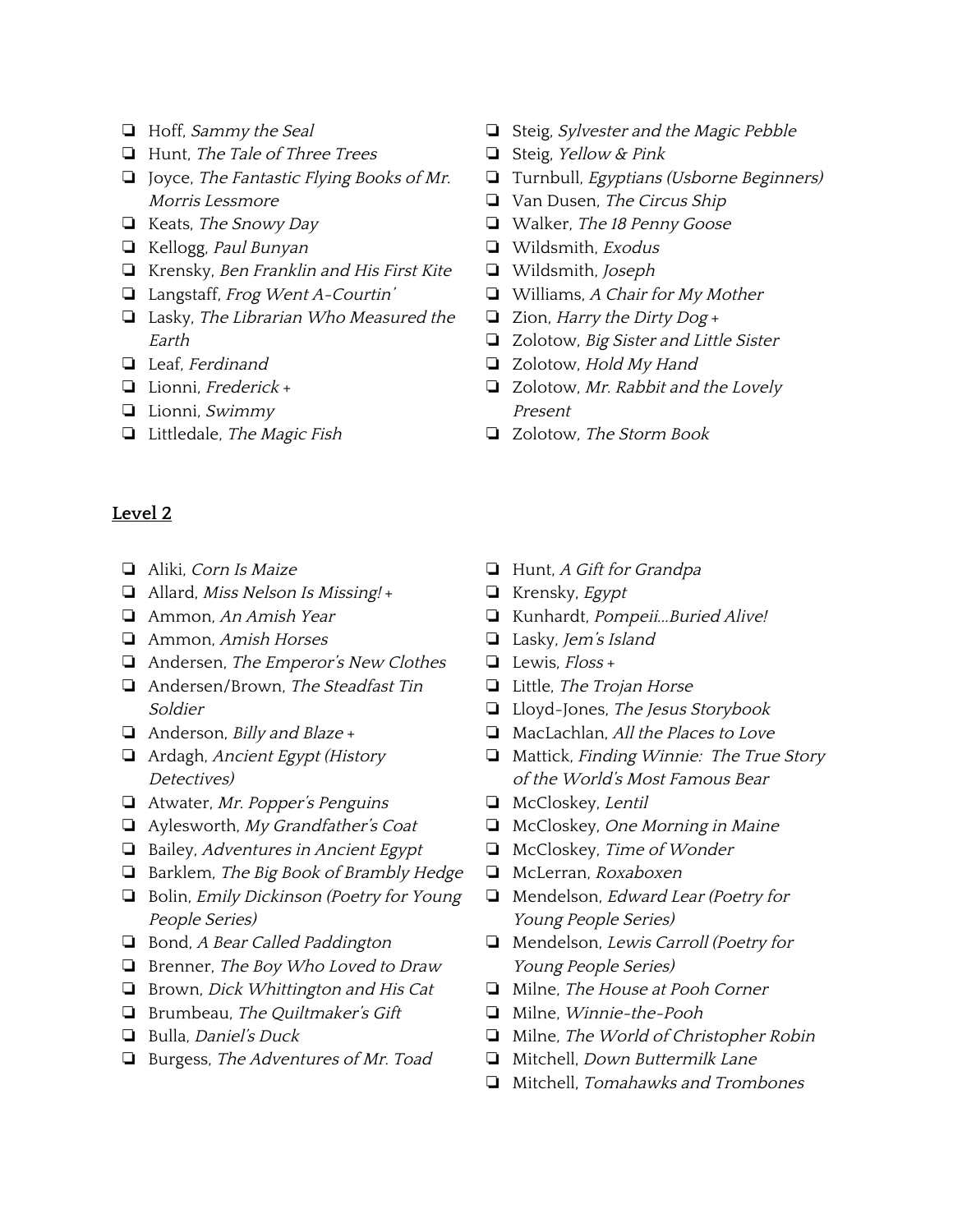- ❏ Chaucer/Cooney, Chanticleer and the Fox
- ❏ Cleary, Henry Huggins +
- ❏ Cleary, Ribsy
- ❏ Collier, The King's Giraffe
- ❏ Cooney, Miss Rumphius
- ❏ Dahl, James & the Giant Peach
- ❏ Dalgliesh, The Bears on Hemlock Mountain
- ❏ Dalgliesh, The Courage of Sarah Noble
- ❏ Dalgliesh, The Thanksgiving Story
- ❏ Daugherty, Andy and the Lion
- ❏ DiCamillo, Great Joy
- ❏ DiCamillo, Mercy Watson to the Rescue +
- ❏ Donnelly, Moonwalk: The First Trip to the Moon
- $\Box$  Donnelly, Tut's Mummy
- ❏ Ferguson, Ignatius of Antioch: The Man Who Faced Lions
- ❏ Ferguson, Irenaeus of Lyons: The Man Who Wrote Books
- ❏ Ferguson, Polycarp of Smyrna: The Man Whose Faith Lasted
- ❏ Floca, Locomotive
- ❏ Fritz, Can't You Make Them Behave, King George?
- ❏ Fritz, George Washington's Breakfast
- ❏ Fritz, George Washington's Mother
- ❏ Fritz, Just <sup>a</sup> Few Words, Mr. Lincoln
- ❏ Good, Reuben and the Blizzard
- ❏ Good, Reuben and the Quilt
- ❏ Harness, Three Young Pilgrims
- ❏ Heller, The Reason for <sup>a</sup> Flower
- ❏ Hodges, St. George and the Dragon
- ❏ Huber, Flight of the Honey Bee
- ❏ Monjo, The One Bad Thing About Father
- ❏ Parish, Amelia Bedelia +
- ❏ Peet, Kermit the Hermit
- ❏ Politi, Song of the Swallows
- ❏ Potter, The Complete Adventure of Peter Rabbit
- ❏ Willard/Provensen, <sup>A</sup> Visit to William Blake's Inn: Poems for Innocent and Experienced Travelers
- ❏ Rey, Cecily G. and the Nine Monkeys
- ❏ Rylant, Thimbleberry Stories
- ❏ Schoomaker, Henry Wadsworth Longfellow (Poetry for Young People Series)
- ❏ Sharmat, Nate the Great +
- ❏ Sobol, Encyclopedia Brown +
- ❏ Steig, Brave Irene
- ❏ Waters, Time Train to Ancient Rome (Usborne)
- ❏ Chisholm, Who Built the Pyramids? (Usborne)
- ❏ Ward, The Biggest Bear
- ❏ Warner, The Boxcar Children (#1-17)
- ❏ Waters, Samuel Eaton's Day (American Pilgrims)
- ❏ Waters, Sarah Morton's Day (American Pilgrims)
- ❏ Whitman/Long, When <sup>I</sup> Heard the Learn'd Astronomer
- ❏ Wilder, Little House in the Big Woods
- ❏ Wilder, Little House on the Prairie +
- ❏ Williams, The Velveteen Rabbit
- ❏ Yolen, Owl Moon
- ❏ Ziefert, <sup>A</sup> New Coat for Anna

- <span id="page-6-0"></span>❏ Aesop, The Aesop for Children
- ❏ Andersen, Andersen's Fairy Tales
- ❏ Juster, The Phantom Tollbooth
- ❏ Kipling, Just So Stories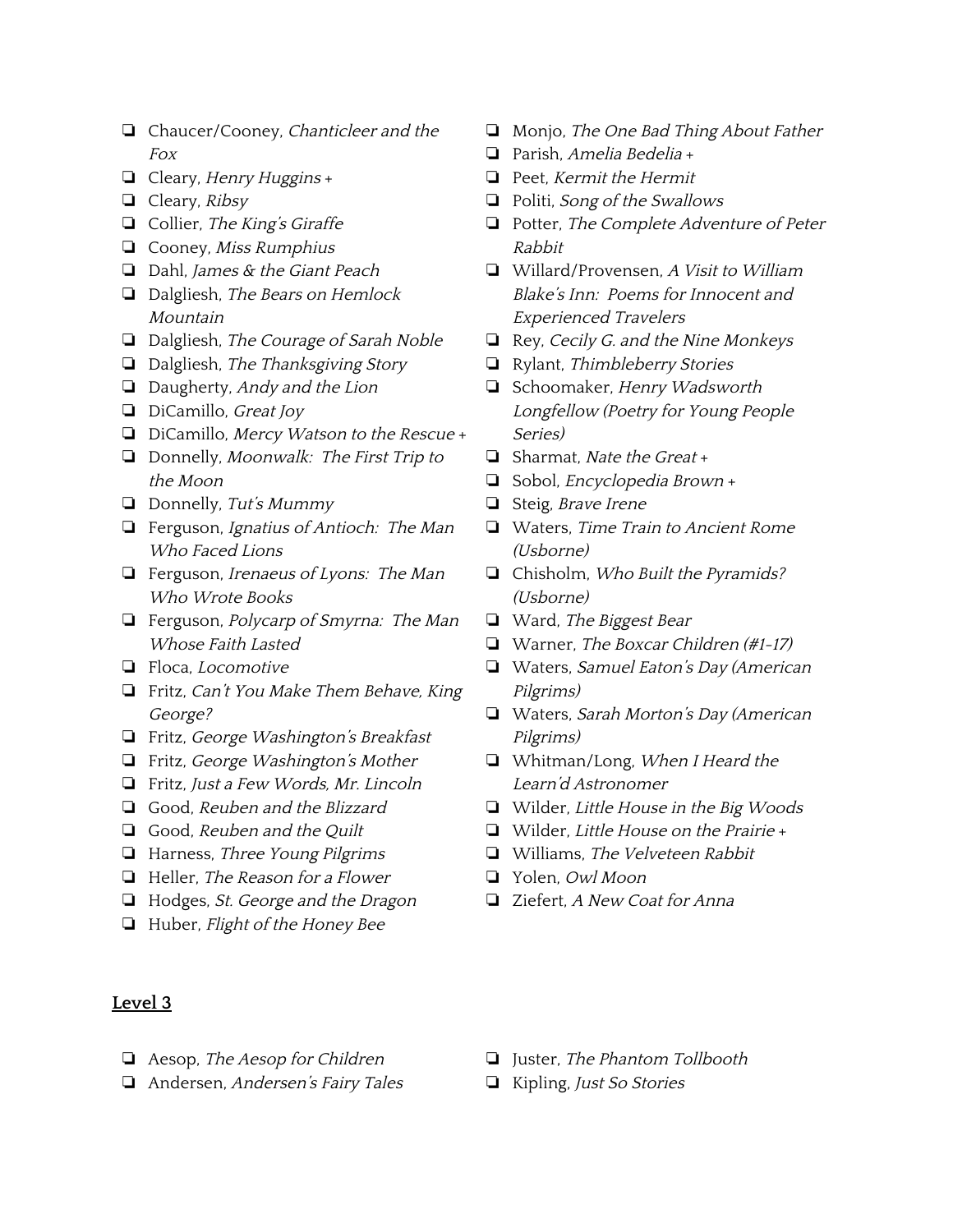- ❏ Andersen, The Ugly Duckling
- ❏ Bagert, Edgar Allan Poe (Poetry for Young People Series)
- ❏ Brisley, The Milly-Molly-Mandy Storybook
- ❏ Bryant, The Right Word: Roget and His Thesaurus
- ❏ Bunyan/Taylor, Little Pilgrim's Progress
- ❏ Cleary, Ramona Quimby, Age <sup>8</sup>
- ❏ Cleary, Ralph S. Mouse
- ❏ Cleary, Runaway Ralph
- ❏ Collodi/Teahan, The Pinocchio of C. Collodi
- ❏ Colum, The Children's Homer
- ❏ Colum, The Golden Fleece
- ❏ Conly, Rasco and the Rats of NIMH
- ❏ Connolly, The Ancient Greece of Odysseus
- ❏ Connolly, The Legionary (The Roman World)
- ❏ Coray, Against the World: The Odyssey of Athanasius
- ❏ Craik, The Little Lame Prince
- ❏ Dahl, Charlie and the Chocolate Factory
- ❏ de Angeli, Henner's Lydia
- ❏ de Angeli, Thee, Hannah!
- ❏ DeJong, Along Came <sup>a</sup> Dog
- ❏ DeJong, The Wheel on the School
- ❏ DiCamillo, Where Are You Going, Baby Lincoln? +
- ❏ D'Aulaire, <sup>D</sup>'Aulaire's Book of Greek Myths (selections)
- ❏ Farley, The Black Stallion
- ❏ Fritz, The Cabin Faced West
- ❏ Grimm, The Grimm's Fairy Tales
- ❏ Henry, Brighty of the Grand Canyon
- ❏ Henry, King of the Wind
- ❏ Henry, Misty of Chincoteague +
- ❏ Johnston, Joel: <sup>A</sup> Boy of Galilee
- ❏ Knight, The Farm
- ❏ Lawson, Ben and Me
- ❏ Lawson, Rabbit Hill
- ❏ Lobel, Fables
- ❏ Logan, The 5,000-Year-Old Puzzle
- ❏ MacDonald, Mrs. Piggle-Wiggle +
- ❏ MacLachlan, Caleb's Story
- ❏ MacLachlan, Sarah, Plain and Tall
- ❏ Mann, The Great Pyramid
- ❏ McCloskey, Homer Price
- ❏ Milton, Hieroglyphs
- ❏ Nicholson, Ancient Greece
- ❏ O'Brien, Mrs. Frisby and the Rats of NIMH
- ❏ Pumphrey, Stories of the Pilgrims
- ❏ Pyle, The Wonder Clock
- ❏ Russell, Classic Myths to Read Aloud
- ❏ Sabuda, Tutankhamen's Gift
- ❏ Schoonmaker, Edna St. Vincent Millay (Poetry for Young People Series)
- ❏ Selden, Chester Cricket's New Home
- ❏ Selden, <sup>A</sup> Cricket in Times Square
- ❏ Sharp, Miss Bianca +
- ❏ Sharp, The Rescuers
- ❏ Gillooly/Sharpe, Rudyard Kipling (Poetry for Young People Series)
- ❏ Speare, The Bronze Bow
- ❏ Sproul, <sup>A</sup> King Without <sup>a</sup> Shadow
- ❏ Sproul, The Priest with Dirty Clothes
- ❏ Sproul, The Prince's Poison Cup
- ❏ Stanley, Cleopatra
- ❏ Steig, Dominic
- ❏ Stevenson, <sup>A</sup> Child's Garden of Verses
- ❏ White, Charlotte's Web
- ❏ White, Stuart Little
- ❏ White, The Trumpet of the Swan
- ❏ Wilder, Farmer Boy
- ❏ Winterfield, Detectives in Togas
- ❏ Wojciechowski, The Christmas Miracle of Jonathan Toomey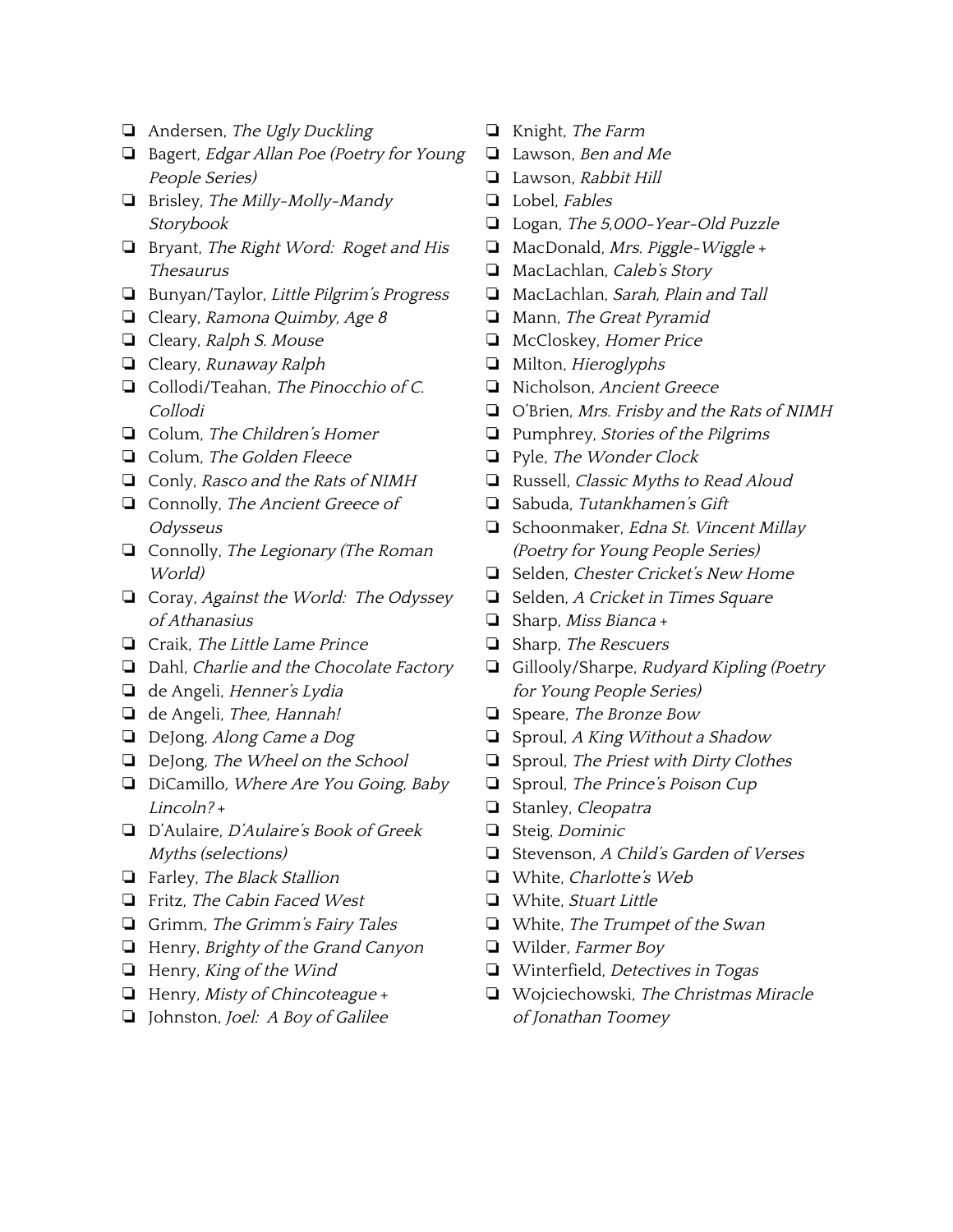# <span id="page-8-1"></span>**Upper Grammar (Grades 4-6) Reading List**

"+" indicates that any book in the series is worthwhile Level 1 = easy Level 2 = average Level 3 = challenging

- <span id="page-8-0"></span>❏ Aliki, William Shakespeare and the Globe
- ❏ Bishop, Twenty and Ten
- ❏ Bliven, The American Revolution
- ❏ Bowen, Stranded at Plimoth Plantation 1626
- ❏ Bulla, The Sword in the Tree
- ❏ Bulla, Viking Adventure
- ❏ Bulla, <sup>A</sup> Lion to Guard Us
- ❏ Cousins, Ben Franklin of Old Philadelphia
- ❏ de Zeeuw, Augustine: The Farmer's Boy of Tagaste
- ❏ DiCamillo, The Miraculous Journey of Edward Tulane
- ❏ DiCamillo, The Tale of Despereaux
- ❏ du Bois, The Twenty-One Balloons
- ❏ d'Aulaire, Abraham Lincoln
- ❏ d'Aulaire, Columbus
- ❏ d'Aulaire, George Washington
- ❏ d'Aulaire, Pocahontas
- ❏ Edmonds, The Matchlock Gun
- ❏ Estes, The Hundred Dresses
- ❏ Farley, The Black Stallion
- ❏ Fisher, Understood Betsy
- ❏ Fleischman, By the Great Horn Spoon!
- ❏ Fritz, And Then What Happened, Paul Revere?
- ❏ Fritz, Shh! We're Writing the Constitution
- ❏ Fritz, What's the Big Idea, Benjamin Franklin?
- ❏ Fritz, Where Was Patrick Henry on the 29th of May?
- ❏ Fritz, Why Don't You Get <sup>a</sup> Horse, Sam Adams?
- ❏ Knight, Jamestown: New World Adventure
- ❏ Konigsburg, From the Mixed-up Files of Mrs. Basil E. Frankweiler
- ❏ Lawton, Almost Home
- ❏ Levine, If Your Name Was Changed at Ellis Island
- ❏ Lewis, The Chronicles of Narnia +
- ❏ Longfellow, Paul Revere's Ride
- ❏ MacGowan, William Carlos Williams (Poetry for Young Readers)
- ❏ McPherson, Artist of the Reformation: Albrecht Durer
- ❏ Monsell, Thomas Jefferson: Third President of the United States
- ❏ Norton, The Borrowers +
- ❏ O'Dell, Island of the Blue Dolphins
- ❏ Parks, Davy Crockett: Young Rifleman
- ❏ Pumphrey, Stories of the Pilgrims
- ❏ Pyle, The Wonder Clock
- ❏ Roessel, Langston Hughes (Poetry for Young Readers)
- ❏ Schanzer, How We Crossed the West
- ❏ Singer, Rutherford B., Who Was He?: Poems About Our Presidents
- ❏ Sis, Starry Messenger
- ❏ Skurzynski, Minstrel in the Tower
- ❏ Smith, The Green Ember +
- ❏ Stanley, Bard of Avon
- ❏ Stanley, Joan of Arc
- ❏ Stanley, Leonardo da Vinci
- ❏ Stanley, Michelangelo
- ❏ Stanley/Vennema, Charles Dickens: The Man Who Had Great Expectations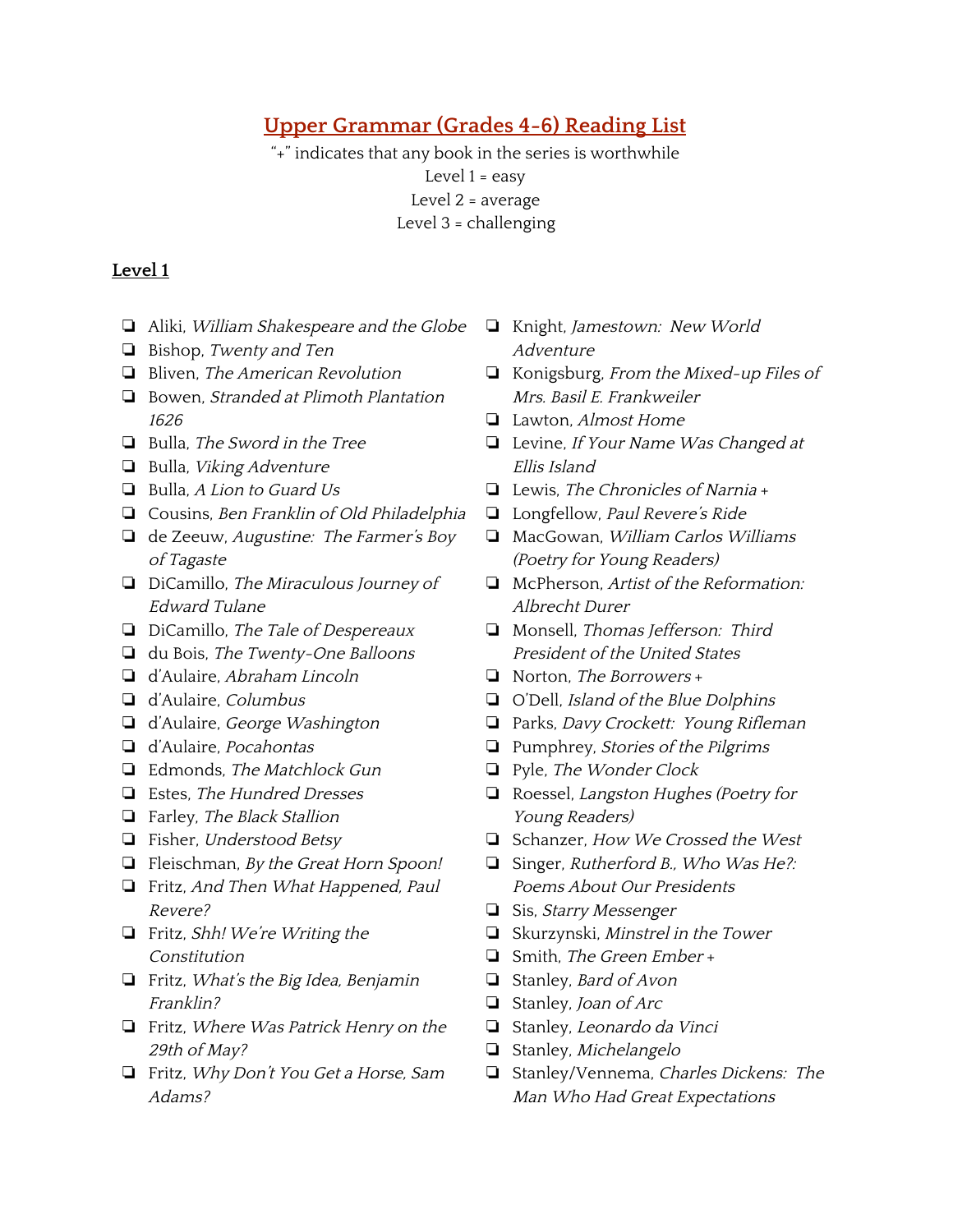- ❏ Fritz, Why Not, Lafayette?
- ❏ Fritz, Will You Sign Here, John Hancock?
- ❏ George, My Side of the Mountain
- ❏ Grahame, The Reluctant Dragon
- ❏ Grahame, The Wind in the Willows
- ❏ Guthridge, Thomas Edison: Young Inventor
- ❏ Harness, The Amazing Impossible Erie Canal
- ❏ Harness, They're Off! The Story of the Pony Express
- ❏ Harness, Three Young Pilgrims
- ❏ Harness, Young John Quincy
- ❏ Henry, Justin Morgan Had <sup>a</sup> Horse
- ❏ Howat, Ten Boys Who Changed the World
- ❏ Howat, Ten Girls Who Changed the World
- ❏ Jacques, Redwall +
- ❏ Knight, Journey to Monticello
- ❏ Knight, Winter at Valley Forge
- ❏ Steele, The Buffalo Knife
- ❏ Steele, Flaming Arrows
- ❏ Steig, Abel's Island
- ❏ Sterling Publishing, Poetry for Young People (series)
- ❏ Stevenson, Daniel Boone: Young Hunter and Tracker
- ❏ Stevenson, Paul Revere: Boston Patriot
- ❏ Stewart, Pioneers Go West
- ❏ Taylor, All-of-a-Kind Family
- ❏ Vernon, The Beggar's Bible (John Wycliff)
- ❏ Vernon, Ink on His Fingers (Johann Gutenberg)
- ❏ Vernon, Thunderstorm in the Church (Martin Luther)
- ❏ Wilson, Maya Angelou (Poetry for Young Readers)
- ❏ Zemlicka, Nathan Hale: Patriot Spy

- <span id="page-9-0"></span>❏ Alexander, The Chronicles of Prydain +
- ❏ Allison, William Butler Yeats (Poetry for Young Readers)
- ❏ Ballantyne, The Coral Island
- ❏ Barrett, Meet Thomas Jefferson
- ❏ Beasley, Circus Mirandus
- ❏ Birdsall, The Penderwicks +
- ❏ Burnett, Little Lord Fauntleroy
- ❏ Burnett, <sup>A</sup> Little Princess
- ❏ Burnett, The Secret Garden
- ❏ Burnford, The Incredible Journey
- ❏ Cary, Meet Abraham Lincoln
- ❏ Cornelissen, Soft Rain: <sup>A</sup> Story of the Cherokee Trail of Tears
- ❏ Cousins, The Story of Thomas Alva Edison
- ❏ Lasky, Marie Antoinette: Princess of Versailles
- ❏ Lenski, Indian Captive
- ❏ Levin, Walt Whitman (Poetry for Young Readers)
- ❏ Levitin, Journey to America
- ❏ Liu, William Wordsworth (Poetry for Young Readers)
- ❏ Macaulay, Castle
- ❏ Macauley, Cathedral
- ❏ MacDonald, The Golden Key
- ❏ MacDonald, The Light Princess
- ❏ MacDonald, The Lost Princess
- ❏ MacDonald, The Princess and Curdie
- ❏ MacDonald, The Princess and the Goblin
- ❏ Martin, Yankee Doodle Boy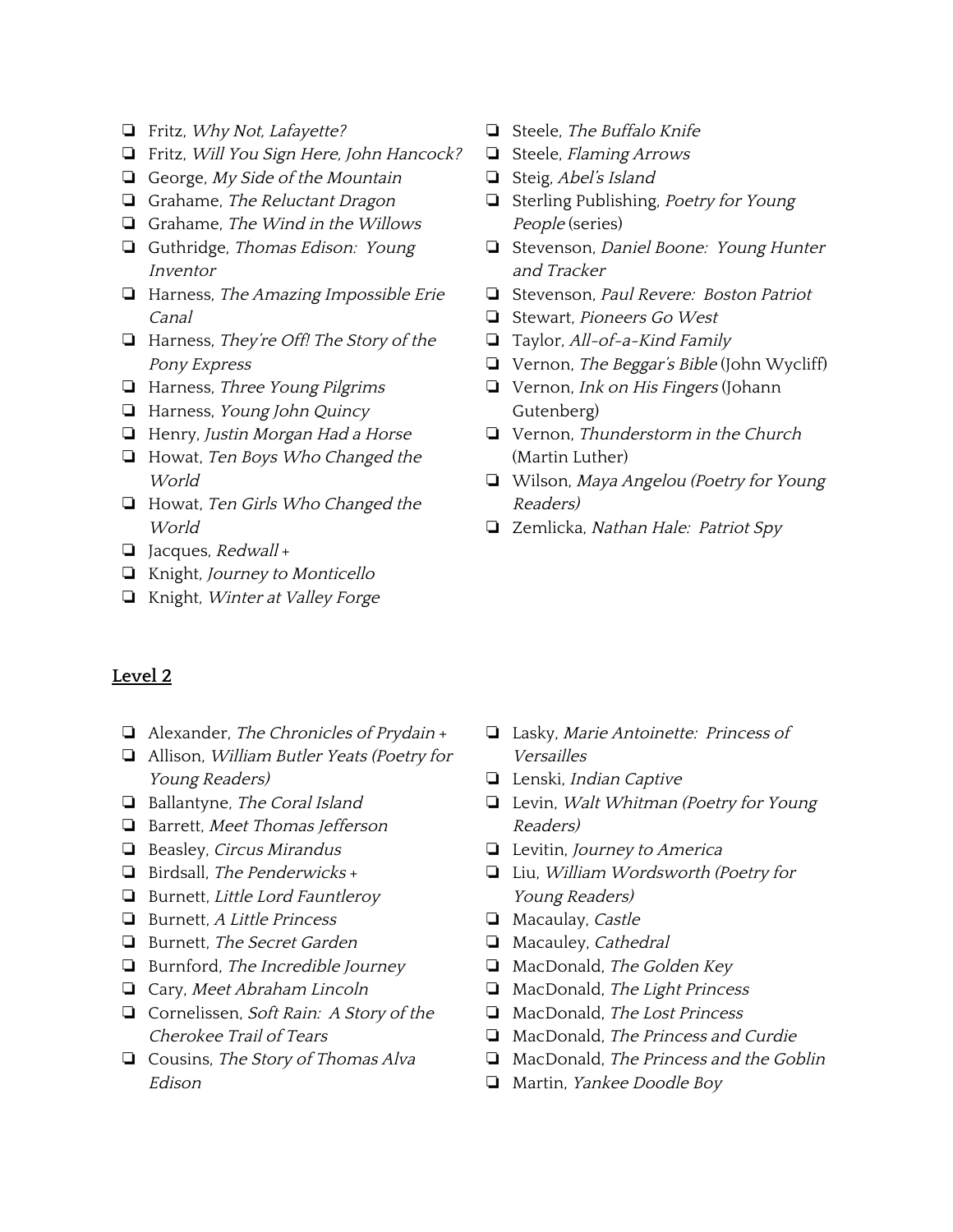- ❏ Crockett, Davy Crockett: His Own Story
- ❏ Daugherty, Daniel Boone
- ❏ Daugherty, The Landing of the Pilgrims
- ❏ Daugherty, The Magna Charta
- ❏ de Angeli, The Door in the Wall
- ❏ DeJong, The House of Sixty Fathers
- ❏ de Kay, Meet Christopher Columbus
- ❏ DiCamillo, Because of Winn-Dixie
- ❏ Dodge, Hans Brinker
- ❏ Lang, King Arthur
- ❏ Enright, Gone-Away Lake
- ❏ Enright, Return to Gone-Away Lake
- ❏ Enright, The Saturdays (Melendy Quartet)
- ❏ Enright, Then There Were Five (Melendy Quartet)
- ❏ Enright, Thimble Summer
- ❏ Estes, Ginger Pye
- $\Box$  Estes, The Moffats +
- ❏ Estes, Pinky Pye
- ❏ Farley, Duel in the Wilderness
- ❏ Fisher, Paul Revere and the Minute Men
- ❏ Fleischman, Bull Run
- ❏ Floyer, The Young Huguenots
- ❏ Forbes, Johnny Tremain
- ❏ Frederick, Absolutely Truly: <sup>A</sup> Pumpkin Falls Mystery
- ❏ Freedman, Cowboys of the Wild West
- ❏ Freedman, Immigrant Kids
- ❏ Fritz, Brady
- ❏ Fritz, Early Thunder
- ❏ Fritz, The Great Little Madison
- ❏ Fritz, Stonewall
- ❏ Fritz, Traitor: The Case of Benedict Arnold
- ❏ Giff, Lily's Crossing
- ❏ Gillooly, Robert Browning (Poetry for Young Readers)
- ❏ Gipson, Old Yeller
- ❏ Gray, Adam of the Road
- ❏ Green, The Adventures of Robin Hood
- ❏ Heilbroner, Meet George Washington
- ❏ Hesse, Out of the Dust
- ❏ Maynard, William Blake (Poetry for Young Readers)
- ❏ McAllister, The Mistmantle Chronicles +
- ❏ McGiffin, Iron Scouts of the Confederacy
- ❏ McPherson, River of Grace: The Story of John Calvin
- ❏ McPherson, <sup>A</sup> Piece of the Mountain (Blaise Pascal)
- ❏ McPherson, Ocean of Truth: The Story of Sir Isaac Newton
- ❏ McSwigan, Snow Treasure
- ❏ Nesbit, Five Children and It
- ❏ Nesbit, The Railway Children
- ❏ Nesbit, The Story of the Treasure Seekers
- ❏ North, Abe Lincoln: Log Cabin to the White House
- ❏ O'Dell, The Hawk That Dare Not Hunt by Day
- ❏ O'Dell, Sarah Bishop
- ❏ Peck, <sup>A</sup> Long Way from Chicago
- ❏ Peck, <sup>A</sup> Year Down Under
- ❏ Pollard, The Life of Washington
- ❏ Prins, When the Morning Came
- ❏ Prins, Dispelling the Tyranny
- ❏ Prins, Hideout in the Swamp
- ❏ Pyle, Otto of the Silver Hand
- ❏ Rawls, Summer of the Monkeys
- ❏ Rawls, Where the Red Fern Grows
- ❏ Reit, Guns for General Washington
- ❏ Reynolds, The Wright Brothers
- ❏ Ross, Joan of Arc
- ❏ Seredy, The Good Master
- ❏ Speare, The Bronze Bow
- ❏ Speare, Calico Captive
- ❏ Speare, The Witch of Blackbird Pond
- ❏ Speare, The Sign of the Beaver
- ❏ Sperry, John Paul Jones, Fighting Sailor
- ❏ Spyri, Heidi
- ❏ Stanley, Good Queen Bess
- ❏ Steele, The Perilous Road
- ❏ Sterling, Freedom Train
- ❏ Stewart, Mysterious Benedict Society +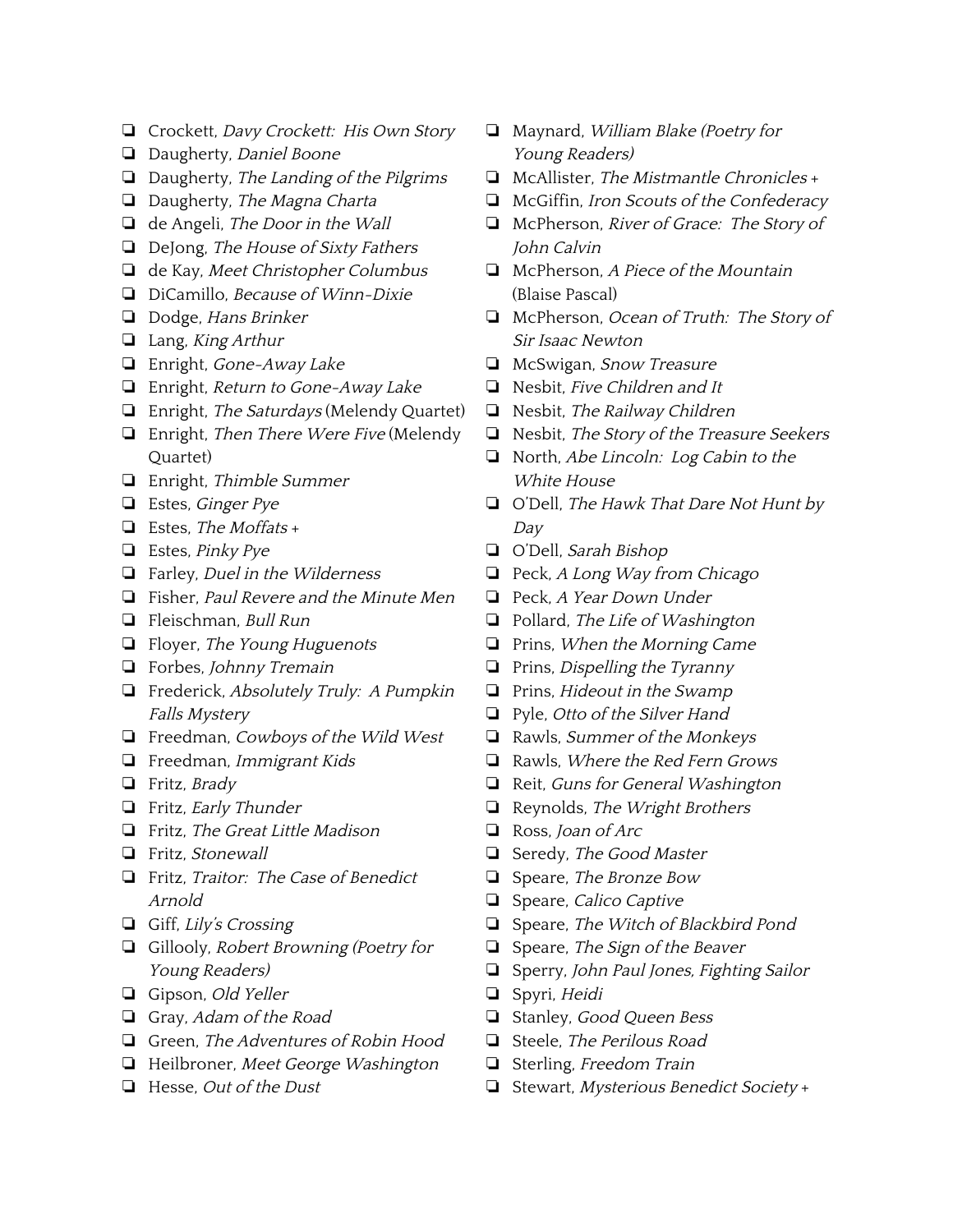- ❏ Holbrook, The Swamp Fox of the Revolution
- ❏ Holm, North to Freedom
- ❏ Jackson, The Witchcraft of Salem Village
- ❏ Jackson, Trailblazer Books (series)
- ❏ Janeway, The Vikings
- ❏ Jones, Dutch Color
- ❏ Jones, Huguenot Garden
- ❏ Jones, Scottish Seas
- ❏ Kantor, Gettysburg
- ❏ Kent, The Story of the Surrender of Yorktown
- ❏ Kjelgaard, Big Red
- ❏ Hahn, Mary, Queen of Scots
- ❏ Latham, Carry On, Mr. Bowditch
- ❏ Lasky, Elizabeth I: Red Rose of the House of Tudor
- <span id="page-11-0"></span>**Level 3**
	- ❏ Adams, Watership Down
	- ❏ Alcott, An Old-Fashioned Girl
	- ❏ Alcott, Eight Cousins
- ❏ Alcott, Little Men
- ❏ Alcott, Little Women
- ❏ Altham/Pory/de Rasieres, Three Visitors to Early Plymouth
- ❏ Auxier, The Night Gardener
- ❏ Avi, Crispin: The Cross of Lead
- ❏ Avi, Iron Thunder
- ❏ Ayer, Parallel Journeys
- ❏ Blackwood, The Shakespeare Stealer (Book 1)
- ❏ Blackwood, Shakespeare's Scribe (Book 2)
- ❏ Blackwood, Shakespeare's Spy (Book 3)
- ❏ Blos, <sup>A</sup> Gathering of Days
- ❏ Bradley, The Sweetness at the Bottom of the Pie +
- ❏ Brink, Caddie Woodlawn
- ❏ Terhune, Lad: <sup>A</sup> Dog
- ❏ Tolkien, The Hobbit
- ❏ Twain, Tom Sawyer Abroad
- ❏ Twain, Tom Sawyer Detective
- ❏ Firth, Knights and Armor (Usborne)
- ❏ Sims/Chisholm, The Usborne Book of Castles
- ❏ Van der Jagt, The Escape
- ❏ Van der Jagt, The Secret Mission
- ❏ Van Leeuwen, Bound for Oregon
- ❏ Verne, Journey to the Center of the Earth
- ❏ Vernon, <sup>A</sup> Heart Strangely Warmed (Charles Wesley)
- ❏ Willard, If All the Swords in England
- ❏ Yates, Amos Fortune, Free Man

- ❏ Marrin, The Yanks Are Coming
- ❏ Maynard, Alfred Lord Tennyson (Poetry for Young Readers)
- ❏ McGraw, Moccasin Trail
- ❏ McMurdie, Hey, Mac!
- ❏ McMurdie, Land of the Morning
- ❏ Meigs, Invincible Louisa: The Story of the Author of Little Women
- ❏ Montgomery, Anne of Green Gables +
- ❏ Montgomery, The Story Girl
- ❏ Moody, Little Britches: Father and <sup>I</sup> Were Ranchers +
- ❏ Mowat, Owls in the Family
- ❏ Murphy, The Boys' War
- ❏ Naylor, Shiloh
- ❏ Negri, Civil War Poetry: An Anthology
- ❏ Oxford/Wildsmith, Tales from the Arabian Nights
- ❏ O'Dell, Streams to the River, River to the Sea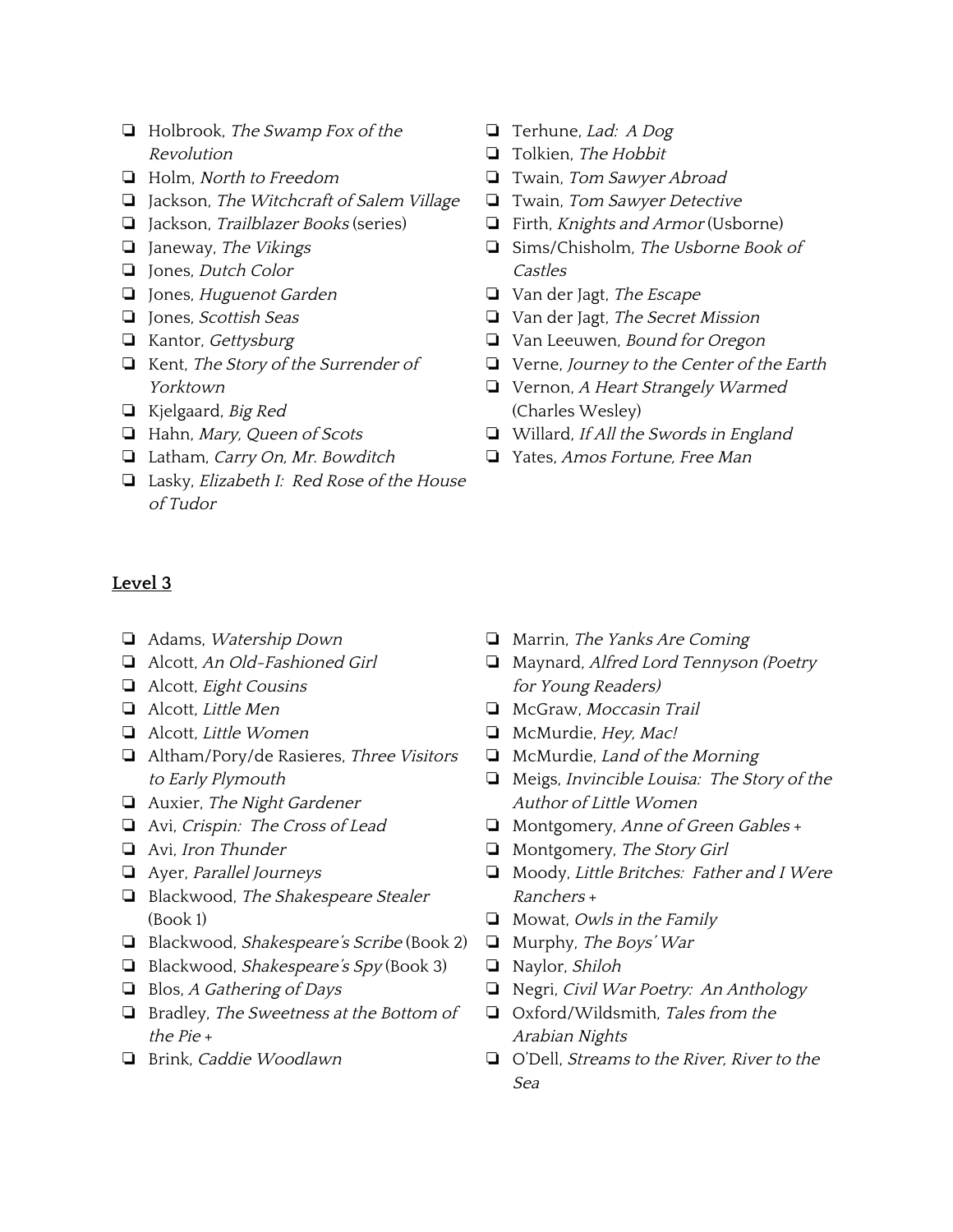- ❏ Burns, Hive Detectives: The Chronicle of <sup>a</sup> Honey Bee Catastrophe
- ❏ Cheaney, <sup>I</sup> Don't Know How the Story Ends
- ❏ Cousins, The Boy in the Alamo
- ❏ de Saint-Exupery, The Little Prince
- ❏ Dickens, The Christmas Carol
- ❏ Frank, Anne Frank: The Diary of <sup>a</sup> Young Girl
- ❏ French, The Story of Rolf and the Viking Bow
- ❏ Gombrich, <sup>A</sup> Little History of the World
- ❏ Goudge, The Little White Horse
- ❏ Haskell/Oates, Gettysburg: Two Eyewitness Accounts
- ❏ Hawkins, The Year Money Grew on Trees
- ❏ Hawthorne, Tanglewood Tales
- ❏ Hawthorne, <sup>A</sup> Wonder Book
- ❏ Helprin, <sup>A</sup> City in Winter
- ❏ Henty, With Lee in Virginia
- ❏ Hershey, Hiroshima
- ❏ Hunt, Across Five Aprils
- ❏ Irving, The Legend of Sleepy Hollow
- ❏ Irving, Rip Van Winkle
- ❏ Kamkwamba, The Boy Who Harnessed the Wind
- ❏ Kastan, William Shakespeare (Poetry for Young Readers)
- ❏ Keith, Rifles for Watie
- ❏ Kelly, The Trumpeter of Krakow
- ❏ Kipling, Just So Stories
- ❏ Lamb, Ten Tales from Shakespeare
- ❏ Lawhead, In the Hall of the Dragon King
- ❏ Lawhead, The Sword and the Flame
- ❏ Lawhead, The Warlords of Nin
- ❏ Lawson, Thirty Seconds Over Tokyo
- ❏ Linnea, Raoul Wallenberg: The Man Who Stopped Death
- ❏ Lowry, Number the Stars
- ❏ L'Engle, <sup>A</sup> Wrinkle in Time +
- ❏ MacDonald, At the Back of the North Wind
- ❏ Rawlings, The Yearling
- ❏ Richter, The Light in the Forest
- ❏ Rowling, Harry Potter and the Sorcerer's Stone +
- ❏ Serio, Wallace Stevens (Poetry for Young Readers)
- ❏ Serraillier, Beowulf the Warrior
- ❏ Sewell, Black Beauty
- ❏ Shaara, The Killer Angels
- ❏ Sidney, Five Little Peppers and How They Grow
- ❏ Sperry, Call It Courage
- ❏ Stevenson, Kidnapped
- ❏ Stevenson, Treasure Island
- ❏ Taylor, Air Raid--Pearl Harbor!
- ❏ Taylor, Roll of Thunder, Hear My Cry
- ❏ Ten Boom, The Hiding Place
- ❏ Thomson, Morning Star of the Reformation
- ❏ Tolkien, Farmer Giles of Ham
- ❏ Tolkien, The Fellowship of the Ring
- ❏ Tolkien, The Two Towers
- ❏ Tolkien, The Return of the King
- ❏ Twain, The Adventures of Huckleberry Finn
- ❏ Twain, The Adventures of Tom Sawyer
- ❏ Twain, The Prince and the Pauper
- ❏ Wingate, The Viking World (Usborne)
- ❏ Verne, Around the World in Eighty Days
- ❏ Verne, From the Earth to the Moon
- ❏ Watkins, Co. Aytch
- ❏ Wilson, <sup>100</sup> Cupboards +
- ❏ Wilson, Leepike Ridge
- ❏ Wilson, Sam Miracle and the Outlaws of Time +
- ❏ Wyss, The Swiss Family Robinson
- ❏ York/Skeyhill, Sergeant York and the Great War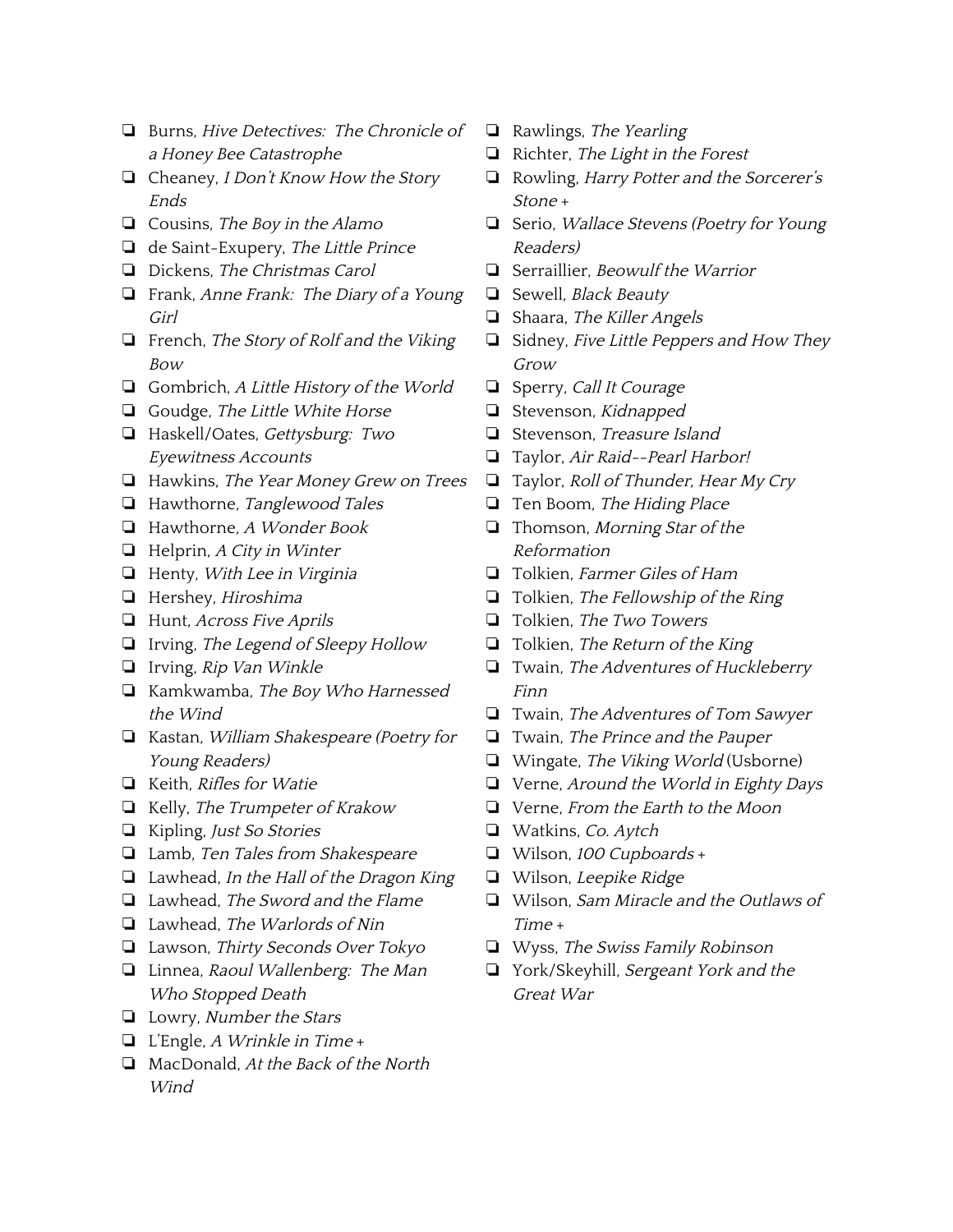# **Logic Level (Grades 7-9) Reading List**

<span id="page-13-1"></span>"+" indicates that any book in the series is worthwhile Level 1 = easy Level 2 = average Level 3 = challenging

- <span id="page-13-0"></span>❏ Alcott, Eight Cousins
- ❏ Alcott, Jo's Boys
- ❏ Alcott, Little Men
- ❏ Alcott, Little Women
- ❏ Alder, The King's Shadow
- ❏ Aldrich, The Story of <sup>a</sup> Bad Boy
- ❏ Alexander, The Iron Ring
- ❏ Beagle, The Last Unicorn
- ❏ Byars, The Summer of the Swans
- ❏ Cather, <sup>O</sup> Pioneers!
- ❏ Cheaney, <sup>I</sup> Don't Know How the Story Ends
- ❏ de Saint-Exupery, The Little Prince
- ❏ Doyle, The Adventures of Sherlock **Holmes**
- ❏ Doyle, Hound of the Baskervilles
- ❏ French, The Story of Rolf and the Viking Bow
- ❏ Green, Tales from Ancient Egypt
- ❏ Henty, The Dragon and the Raven
- ❏ Henty, Winning His Spurs: <sup>A</sup> Tale of the Crusades
- ❏ Kamkwamba, The Boy Who Harnessed the Wind
- ❏ Kipling, Captains Courageous
- ❏ Kipling, The Jungle Book
- ❏ Levitin, Escape from Egypt
- ❏ Lewis, The Chronicles of Narnia +
- ❏ MacDonald, At the Back of the North **Wind**
- ❏ McGraw, The Golden Goblet
- ❏ McGraw, Mara: Daughter of the Nile
- ❏ Moody, Little Britches: Father and <sup>I</sup> Were ❏ Wilson, Boys of BlurRanchers +
- ❏ Peterson, The Monster in the Hollows (Book 3)
- ❏ Peterson, The Warden of the Wolf King (Book 4)
- ❏ Pyle, The Book of Pirates
- ❏ Pyle, Men of Iron
- ❏ Pyle, Otto of the Silver Hand
- ❏ Pyle, The Wonder Clock
- ❏ Ransome, Swallows and Amazons
- ❏ Rowling, Harry Potter and the Sorcerer's Stone +
- ❏ Sachar, Holes
- ❏ Schmidt, Okay for Now
- ❏ Schmidt, The Wednesday Wars
- ❏ Snedeker, Theras and His Town
- ❏ Speare, The Bronze Bow
- ❏ St. John, Twice Feed
- ❏ Stevenson, Treasure Island
- ❏ Sutcliff, The Eagle of the Ninth
- ❏ Tolkien, Farmer Giles of Ham
- ❏ Tolkien, The Lord of the Rings
- ❏ Travis, Tirzah
- ❏ Twain, The Adventures of Huckleberry Finn
- ❏ Twain, The Adventures of Tom Sawyer
- ❏ Twain, The Prince and the Pauper
- ❏ Vawter, Paperboy
- ❏ Wangerin, The Book of the Dun Cow
- ❏ Wangerin, The Book of Sorrows
- ❏ Wells, The Time Machine
- ❏ Wells, The War of the Worlds
- ❏ Williamson, God King
-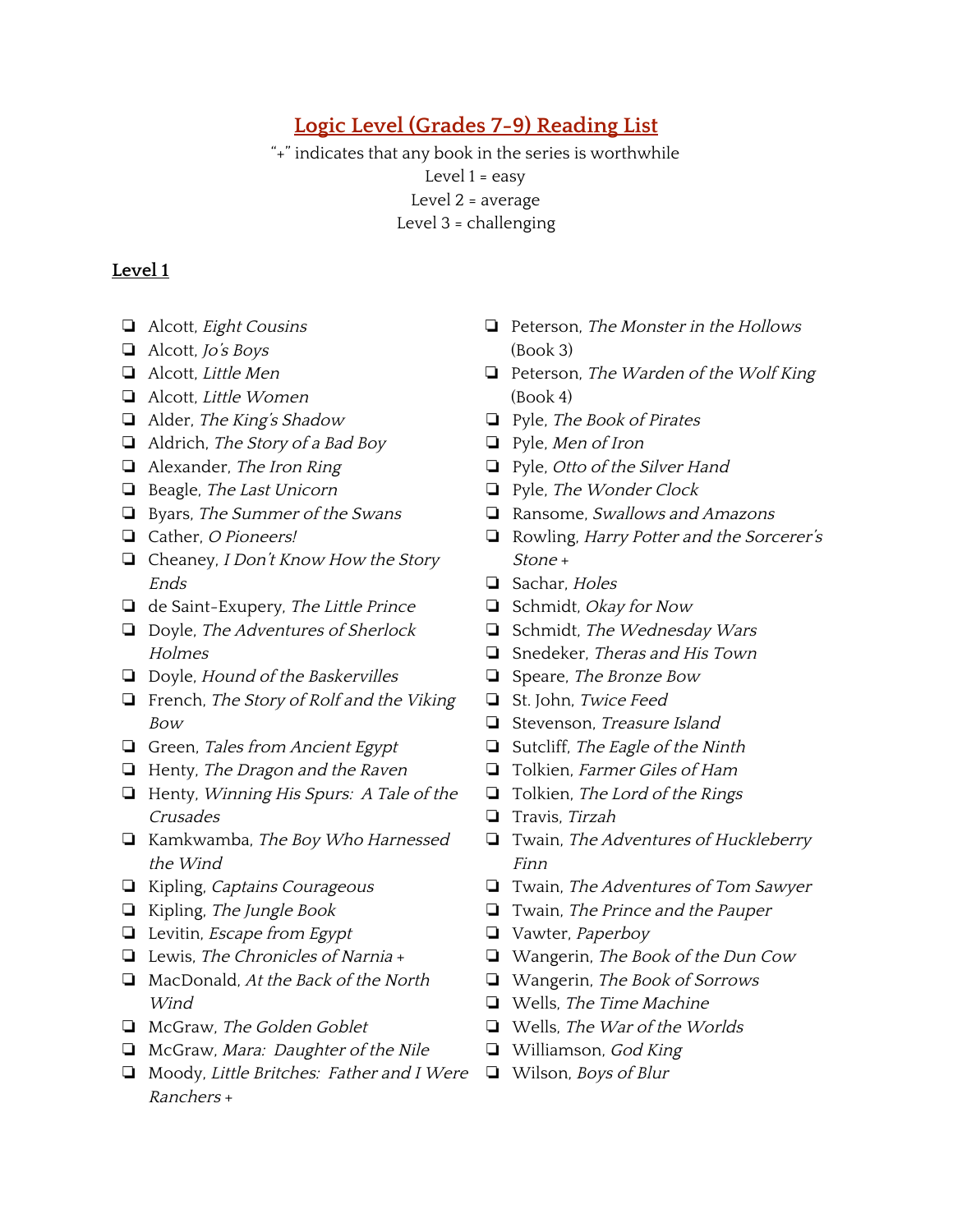- ❏ O'Dell, The Black Pearl
- ❏ Paterson, Bridge to Terabithia
- ❏ Payne, The Pharaohs of Ancient Egypt
- ❏ Paulsen, Hatchet
- ❏ Peterson, On the Edge of the Dark Sea of Darkness (Book 1)
- ❏ Peterson, North! Or Be Eaten (Book 2)
- <span id="page-14-0"></span>**Level 2**
	- ❏ Boland/Strand, The Making of <sup>a</sup> Poem: <sup>A</sup> Norton Anthology of Poetic Forms
- ❏ Buck, The Good Earth
- ❏ Chesterton, The Complete Father Brown Stories
- ❏ Collins, Sailing Alone Around the Room
- ❏ Conarroe, Six American Poets
- ❏ Defoe, Robinson Crusoe
- ❏ Dumas, The Three Musketeers
- ❏ French, The Lost Baron
- ❏ French, The Red Keep
- ❏ Goldman, The Princess Bride
- ❏ Henty, Beric the Briton: <sup>A</sup> Story of the Roman Invasion
- ❏ Henty, The Cat of the Bubastes
- ❏ Henty, For the Temple
- ❏ Henty, In Freedom's Cause
- ❏ Henty, St. George for England
- ❏ Henty, The Young Carthaginian
- ❏ Irving, The Legend of Sleepy Hollow
- ❏ Irving, Rip Van Winkle
- ❏ Kipling, Kim
- ❏ Lawhead, The Dragon King Trilogy
- ❏ Lawhead, The Pendragon Cycle
- ❏ Leopold, <sup>A</sup> Sand County Almanac
- ❏ Litfin, The Sword (Chiveis Trilogy, Book 1)
- ❏ Litfin, The Gift (Chiveis Trilogy, Book 2)
- ❏ Litfin, The Kingdom (Chiveis Trilogy, Book 3)
- ❏ Maclean, <sup>A</sup> River Runs Through It
- ❏ Wilson, The Dragon's Tooth (Ashtown Burials, Book 1)
- ❏ Wilson, The Drowned Vault (Ashtown Burials, Book 2)
- ❏ Wilson, Empire of Bones (Ashtown Burials, Book 3)
- ❏ Wyss, Swiss Family Robinson
- ❏ Pope, The Perilous Guard
- ❏ Potok, The Chosen
- ❏ Ray, The Ides of April
- ❏ Ray, Beyond the Desert Gate
- ❏ Rushdie, Haroun and the Sea of Stories
- ❏ Sabatini, Captain Blood
- ❏ Sabatini, Scaramouche
- ❏ Shaara, The Killer Angels
- ❏ Smith, <sup>I</sup> Capture the Castle
- ❏ Steinbeck, The Pearl
- ❏ Stevenson, The Black Arrow
- ❏ Stevenson, Kidnapped
- ❏ Sutcliff, Black Ships Before Troy: The Story of The Iliad
- ❏ Sutcliff, Blood Feud
- ❏ Sutcliff, The Lantern Bearers
- ❏ Sutcliff, Outcast
- ❏ Sutcliff, The Shining Company
- ❏ Sutcliff, The Silver Branch
- ❏ Sutcliff, Sword Song
- ❏ Sutcliff, The Wanderings of Odysseus
- ❏ Tolkien, Sir Gawain and the Green Knight
- ❏ Trott, <sup>A</sup> Sacrifice of Praise: An Anthology of Christian Poetry in English
- ❏ Twain, <sup>A</sup> Connecticut Yankee in King Arthur's Court
- ❏ Twain, Life on the Mississippi
- ❏ Van Halsema, This Was John Calvin
- ❏ Verne, The Mysterious Island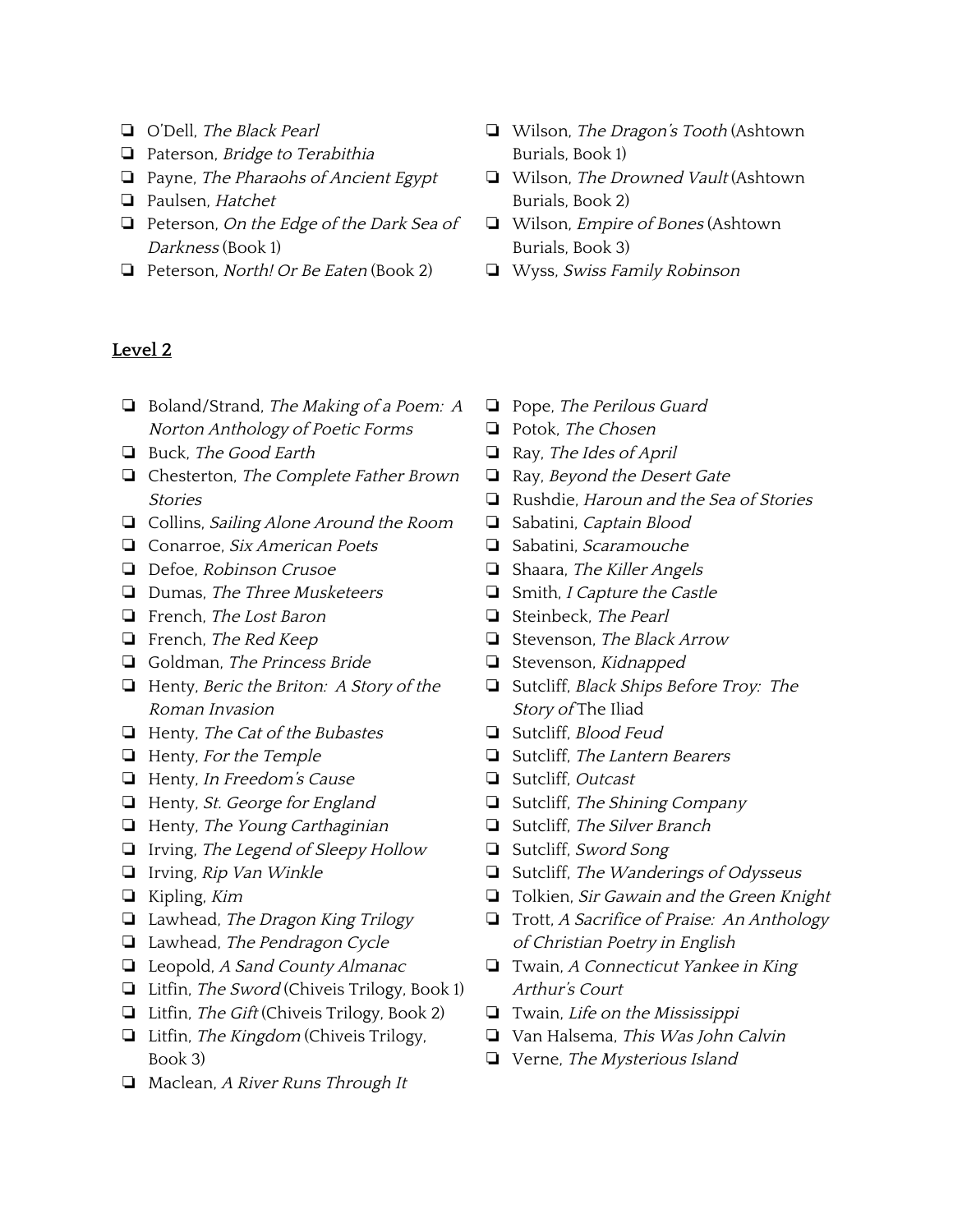- ❏ Marrin, Hitler
- ❏ Marrin, Stalin: Russia's Man of Steel
- ❏ Meroff, Coronation of Glory: The Story of Lady Jane Grey
- ❏ Orwell, Animal Farm
- ❏ O'Dell, The King's Fifth
- ❏ George, The Epic of Gilgamesh

- <span id="page-15-0"></span>❏ Bainton, Here <sup>I</sup> Stand: <sup>A</sup> Life of Martin Luther
- ❏ Beza, The Life of John Calvin
- ❏ Bulwer-Lytton, The Last Days of Pompeii
- ❏ Chaucer, The Canterbury Tales (selections)
- ❏ Dickens, David Copperfield
- ❏ Dickens, Oliver Twist
- ❏ Downing, Looking for the King: An Inkling's Novel
- ❏ Eliot, Murder in the Cathedral
- ❏ Ferguson/Salter/Stallworthy, The Norton Anthology of Poetry
- ❏ Forester, Horatio Hornblower +
- ❏ Hillenbrand, Unbroken
- ❏ Hirsch, Poet's Choice
- ❏ Homer, The Iliad (Fagles translation)
- ❏ Homer, The Odyssey (Fagles translation)
- ❏ Hurnard, Hinds Feet on High Places
- ❏ Kreeft, The Best Things in Life
- ❏ Kreeft, The Unaborted Socrates
- ❏ MacDonald, Sir Gibbie
- ❏ Milosz, <sup>A</sup> Book of Luminous Things: An International Anthology of Poetry
- ❏ Verne, Twenty Thousand Leagues Under the Sea
- ❏ Wallace, Ben-Hur
- ❏ White, The Once and Future King
- ❏ Willard, Augustine Came to Kent
- ❏ Willard, Son of Charlemagne
- ❏ Zusak, The Book Thief
- ❏ Peters, The Chronicles of Brother Cadfael
- ❏ Plato, The Last Days of Socrates
- ❏ Porter, Scottish Chiefs

+

- ❏ Quiller-Couch, The Oxford Book of English Verse
- ❏ Ramazani/Ellmann, The Norton Anthology of Modern and Contemporary Poetry (2 vols.)
- ❏ Rebsamen, Beowulf
- ❏ Sayers, The Nine Tailors
- ❏ Scott, Ivanhoe
- ❏ Scott, Quentin Durward
- ❏ Scott, The Talisman
- ❏ Shakespeare, Julius Caesar
- ❏ Shakespeare, Macbeth
- ❏ Sienkiewicz, Quo Vadis
- ❏ Steinbeck, The Red Pony
- ❏ Tippens/Walker/Weathers, Shadow and Light: Literature and the Life of Faith
- ❏ Twain, Joan of Arc
- ❏ Wells, The Invisible Man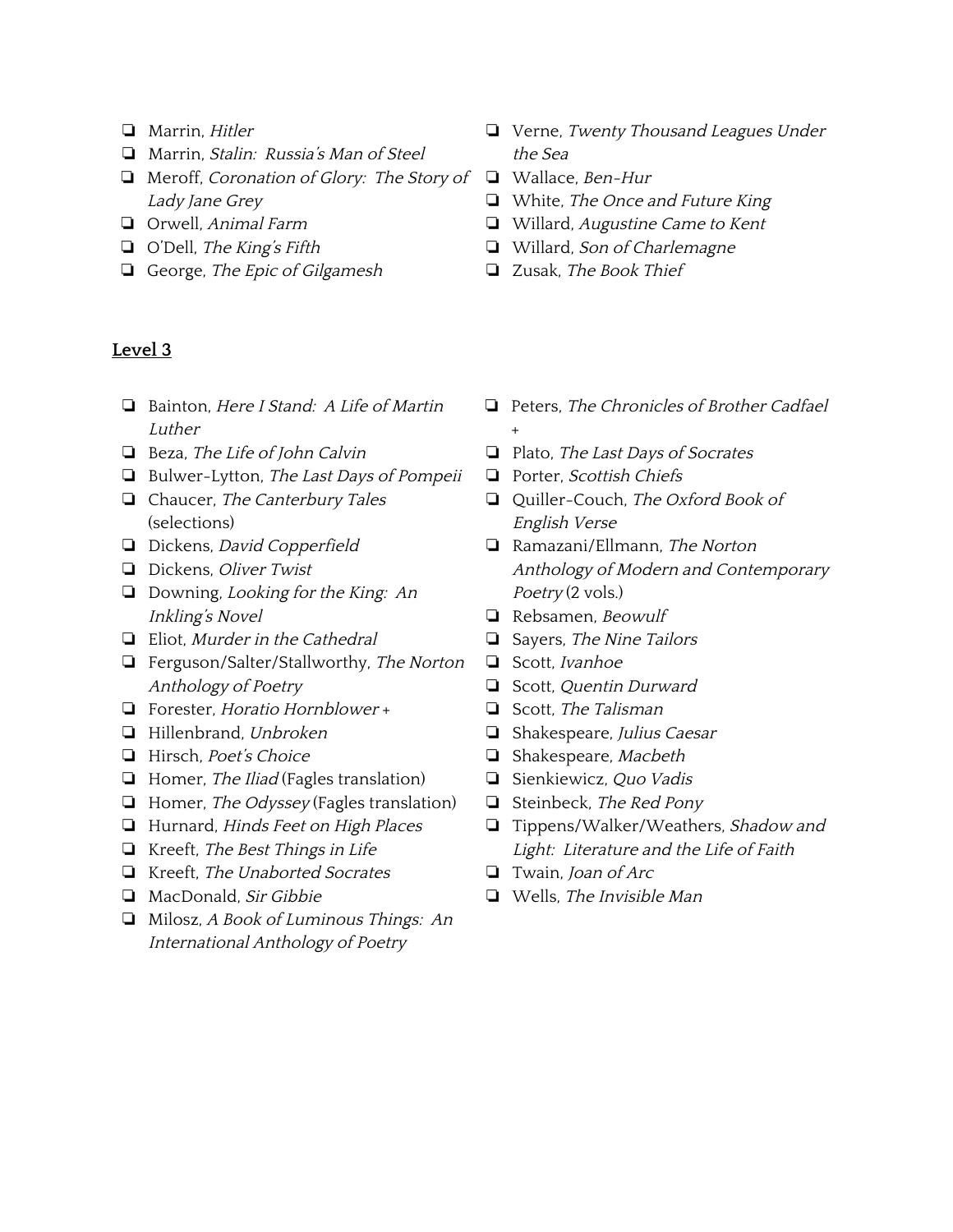# <span id="page-16-0"></span>**Rhetoric Level (Grades 10-12) Reading List**

"+" indicates that any book in the series is worthwhile Level 1 = easy Level 2 = average Level 3 = challenging

- <span id="page-16-1"></span>❏ Austen, Emma
- ❏ Austen, Persuasion
- ❏ Austen, Pride and Prejudice
- ❏ Austen, Sense and Sensibility
- ❏ Bronte, Jane Eyre
- ❏ Buchan, Greenmantle
- ❏ Buchan, The Thirty-Nine Steps
- ❏ Bunyan, The Pilgrim's Progress
- ❏ Carroll, Alice in Wonderland
- ❏ Coleridge, The Rime of the Ancient Mariner
- ❏ Costain, The Silver Chalice
- ❏ Dickens, Great Expectations
- ❏ Dickens, Oliver Twist
- ❏ Dickens, <sup>A</sup> Tale of Two Cities
- ❏ Dickinson, The Complete Poems of Emily Dickinson
- ❏ Dillard, Pilgrim at Tinker Creek
- ❏ du Maurier, Rebecca
- ❏ Eliot, Silas Marner
- ❏ Elliot, Through the Gates of Splendor
- ❏ Enger, Peace Like <sup>a</sup> River
- ❏ Forester, Horatio Hornblower +
- ❏ Foxe/Berry, Foxe's Book of Martyrs
- ❏ Frost, The Poetry of Robert Frost: The Collected Poems Complete and Unabridged
- ❏ Heaney, Beowulf
- ❏ Herriott, All Creatures Great and Small +
- ❏ Huxley, Brave New World
- ❏ King, Brunelleschi's Dome
- ❏ King, Michelangelo and the Pope's Ceiling
- ❏ Lewis, Out of the Silent Planet (Space Trilogy, Book 1)
- ❏ London, White Fang
- ❏ Martel, Life of Pi
- ❏ Orczy, The Scarlet Pimpernel
- ❏ Potok, My Name is Asher Lev
- ❏ Prentiss, Stepping Heavenward
- ❏ Powers, The Anubis Gates
- ❏ Sayers, The Lord Peter Wimsey Mysteries +
- ❏ Shaara, The Glorious Cause
- ❏ Shaara, Gods and Generals
- ❏ Shaara, The Killer Angels
- ❏ Shaara, The Last Full Measure
- ❏ Shaara, No Less Than Victory
- ❏ Shaara, Rise to Rebellion
- ❏ Shaara, To the Last Man
- ❏ Shakespeare, As You Like It
- ❏ Shakespeare, Hamlet
- ❏ Shakespeare, The Merchant of Venice
- ❏ Shakespeare, <sup>A</sup> Midsummer Night's Dream
- ❏ Shakespeare, Romeo and Juliet
- ❏ Shelley, Frankenstein
- ❏ Sibley, Through the Shadowlands
- ❏ Steinbeck, The Pearl
- ❏ Steinbeck, Travels with Charley
- ❏ Stevenson, The Strange Case of Dr. Jekyll and Mr. Hyde
- ❏ Tey, The Daughter of Time
- ❏ Tolstoy, Hadji Murat
- ❏ Waugh, The Ordeal of Gilbert Pinfold
- ❏ Whitman, The Complete Poems
- ❏ Wilkins, Call of Duty
- ❏ Wilde, Lady Windermere's Fan
- ❏ Wilson, Death by Living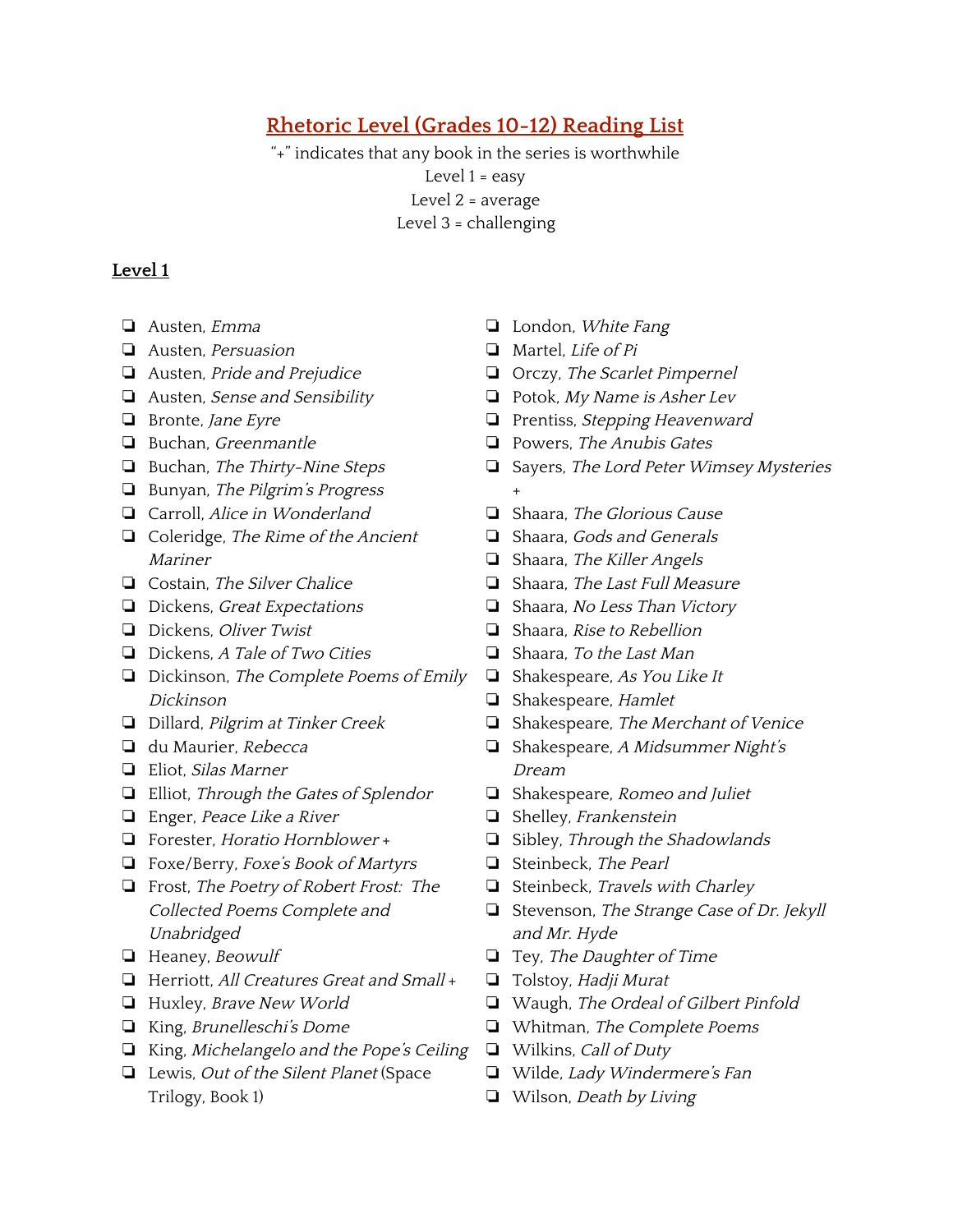- ❏ Lewis, Perelandra (Space Trilogy, Book 2)
- ❏ Lewis, That Hideous Strength (Space Trilogy, Book 3)
- ❏ London, The Call of the Wild
- ❏ London, The Sea-Wolf

- <span id="page-17-0"></span>❏ Augustine, Confessions
- ❏ Bainton, Here <sup>I</sup> Stand: <sup>A</sup> Life of Martin Luther
- ❏ Bakeless, The Journals of Lewis and Clark
- ❏ Berry, Hannah Coulter
- ❏ Berry, Jayber Crow
- ❏ Bly/Hillman/Meade, The Rag and Bone Shop of the Heart: <sup>A</sup> Poetry Anthology
- ❏ Bradbury, Fahrenheit <sup>451</sup>
- ❏ Bradbury, The Martian Chronicles
- ❏ Bronte, Wuthering Heights
- ❏ Capon, The Supper of the Lamb
- ❏ Cather, My Antonia
- ❏ Cervantes, Don Quixote de la Mancha
- ❏ Chesterton, The Flying Inn
- ❏ Chesterton, The Man Who Was Thursday
- ❏ Chesterton, Napoleon of Notting Hill
- ❏ Conrad, Heart of Darkness
- ❏ Cooper, The Last of the Mohicans
- ❏ Crane, The Red Badge of Courage
- $\Box$  Dante, The Divine Comedy (Musa translation)
- ❏ Dekker, Black (Book 1)
- ❏ Dekker, Red (Book 2)
- ❏ Dekker, White (Book 3)
- ❏ Doig, This House of Sky
- ❏ Donne, The Complete English Poems
- ❏ Dostoyevsky, Notes from Underground
- ❏ Douglas, The Robe
- ❏ Dungy/O'Donnell/Thompson, From the Fishouse: An Anthology of Poems
- ❏ Eliot, The Mill on the Floss
- ❏ Wodehouse, Company for Henry
- ❏ Wodehouse, Leave It to Psmith
- ❏ Wodehouse, Very Good, Jeeves!

- ❏ James, Washington Square
- ❏ Johnson, The History of Rasselas
- ❏ Kaminsky/Harris, The Ecco Anthology of International Poetry
- ❏ Lawhead, The Paradise War (The Song of Albion, Book 1)
- ❏ Lawhead, The Silver Hand (The Song of Albion, Book 2)
- ❏ Lawhead, The Endless Knot (The Song of Albion, Book 3)
- ❏ Lee, To Kill <sup>a</sup> Mockingbird
- ❏ Lewis, Christian Reflections
- ❏ Lewis, The Great Divorce
- ❏ Lewis, The Screwtape Letters
- ❏ Lewis, The Weight of Glory
- ❏ Machiavelli, The Prince
- $\Box$  Mauriac, A Kiss for the Leper
- ❏ Miller, Death of <sup>a</sup> Salesman
- ❏ Mitchell, Gone with the Wind
- ❏ O'Brian, Master and Commander +
- ❏ O'Connor, <sup>A</sup> Prayer Journal
- ❏ O'Connor, <sup>A</sup> Good Man Is Hard to Find
- ❏ Orwell, <sup>1984</sup>
- ❏ Ovid, The Metamorphoses
- ❏ Parkman, The Oregon Trail
- ❏ Pullen, The Twentieth Maine
- ❏ Robinson, Gilead
- ❏ Quiller-Couch, The Oxford Book of English Verse
- ❏ Roberts, Northwest Passage
- ❏ Roberts, Rabble in Arms
- ❏ Sayers, The Man Born to Be King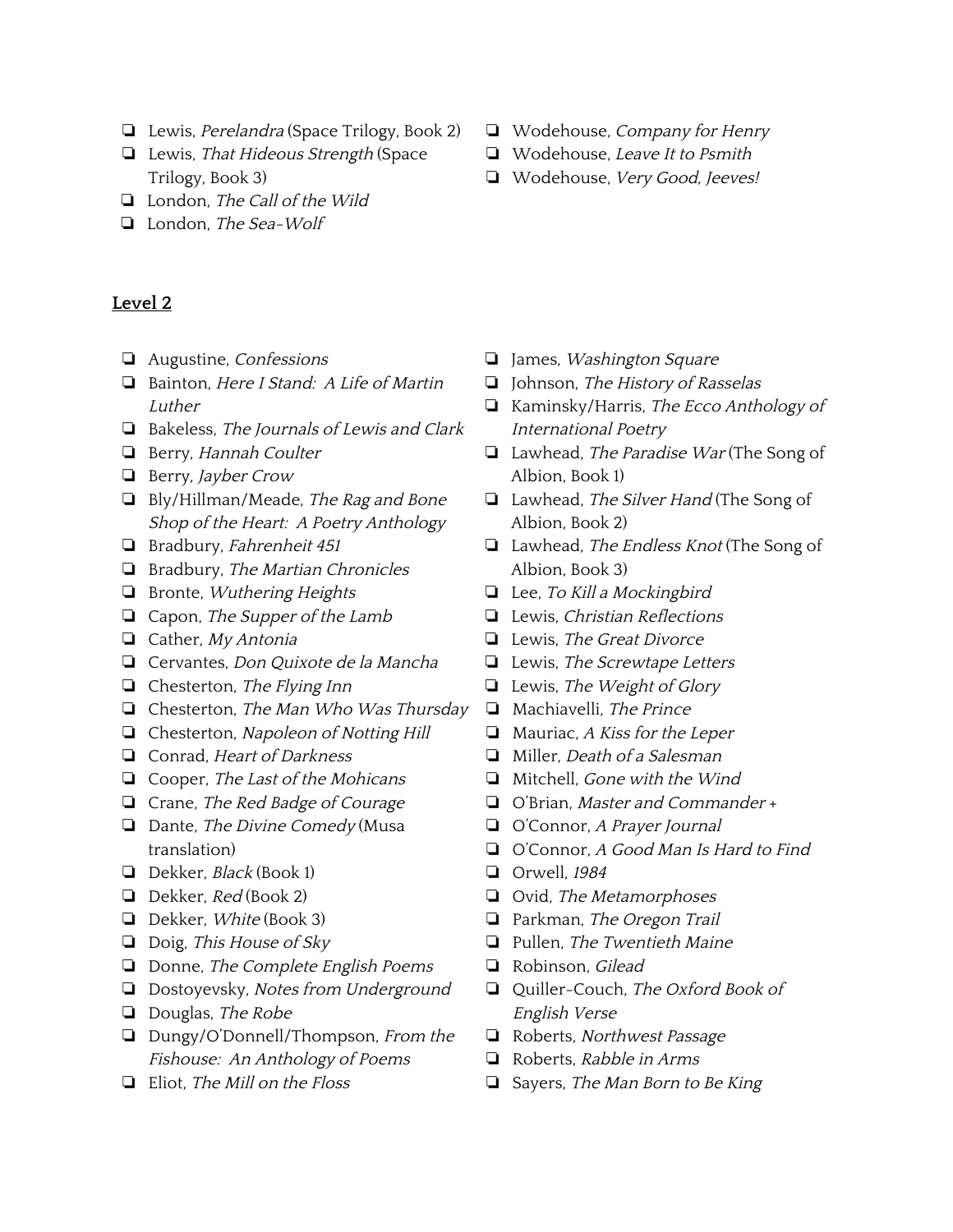- ❏ Fadiman, World Poetry: An Anthology of Verse from Antiquity to Our Time
- ❏ Fitzgerald, The Great Gatsby
- ❏ Forester, <sup>A</sup> Room with <sup>a</sup> View
- ❏ Franklin, The Autobiography of Benjamin Franklin
- ❏ Gaarder, Sophie's World
- ❏ Gaskell, Wives and Daughters
- ❏ Gerstner, Jonathan and Sarah: An Uncommon Union
- ❏ Gerstner, Idelette: <sup>A</sup> Novel Based on the Life of Madame John Calvin
- ❏ Golding, The Lord of the Flies
- ❏ Hawthorne, The Scarlet Letter
- ❏ Heath, Mourt's Relation: <sup>A</sup> Journal of the Pilgrims at Plymouth
- ❏ Hopkins, Gerard Manley Hopkins: The Major Works
- ❏ Hughes, The Collected Poems of Langston Hughes
- ❏ Hugo, The Hunchback of Notre Dame
- ❏ James, Cover Her Face
- ❏ Sayers, The Nine Tailors
- ❏ Sayers, The Song of Roland
- ❏ Shakespeare, King Lear
- ❏ Shakespeare, Much Ado About Nothing
- ❏ Shakespeare, Sonnets
- ❏ Sinclair, The Jungle
- ❏ Sophocles, Three Theban Plays (Fagles translation)
- ❏ Steinbeck, The Grapes of Wrath
- ❏ Stockett, The Help
- ❏ Stowe, Uncle Tom's Cabin
- ❏ Swift, Gulliver's Travels
- ❏ Tennyson, Idylls of the King
- ❏ Tolstoy, The Death of Ivan Ilyich
- ❏ Washington, Up from Slavery
- ❏ Wharton, Ethan Frome
- ❏ Wilde, The Importance of Being Earnest
- ❏ Williams, The Glass Menagerie
- ❏ Wilson, Beyond Stateliest Marble: The Passionate Femininity of Anne Bradstreet
- ❏ Wilson, For Kirk and Covenant

- <span id="page-18-0"></span>❏ Augustine, The City of God
- ❏ Augustine, On the Trinity
- ❏ Beckett, Waiting for Godot
- ❏ Blackmore, Lorna Doone
- ❏ Bradford, Of Plymouth Plantation
- ❏ Bronte, Villette
- ❏ Brown, Augustine of Hippo: <sup>A</sup> Biography
- ❏ Cather, Death Comes for the Archbishop
- ❏ Chambers, Witness
- ❏ Chaucer, The Canterbury Tales
- ❏ Chesterton, The Everlasting Man
- ❏ Chesterton, Orthodoxy
- ❏ Chesterton, What's Wrong with the World
- ❏ Conrad, Lord Jim
- ❏ Lewis, God in the Dock
- ❏ Lewis, Mere Christianity
- ❏ Lewis, Miracles
- ❏ Lewis, The Pilgrim's Regress
- ❏ Lewis, The Problem of Pain
- ❏ Lewis, Surprised by Joy
- ❏ Lewis, Till We Have Faces
- ❏ Luther, The Bondage of the Will
- ❏ Marlowe, Dr. Faustus
- ❏ Miller, <sup>A</sup> Canticle for Leibowitz
- ❏ Melville, Moby Dick
- ❏ Milton, Paradise Lost
- ❏ Montaigne, Essays
- ❏ Murray, Jonathan Edwards: <sup>A</sup> New Biography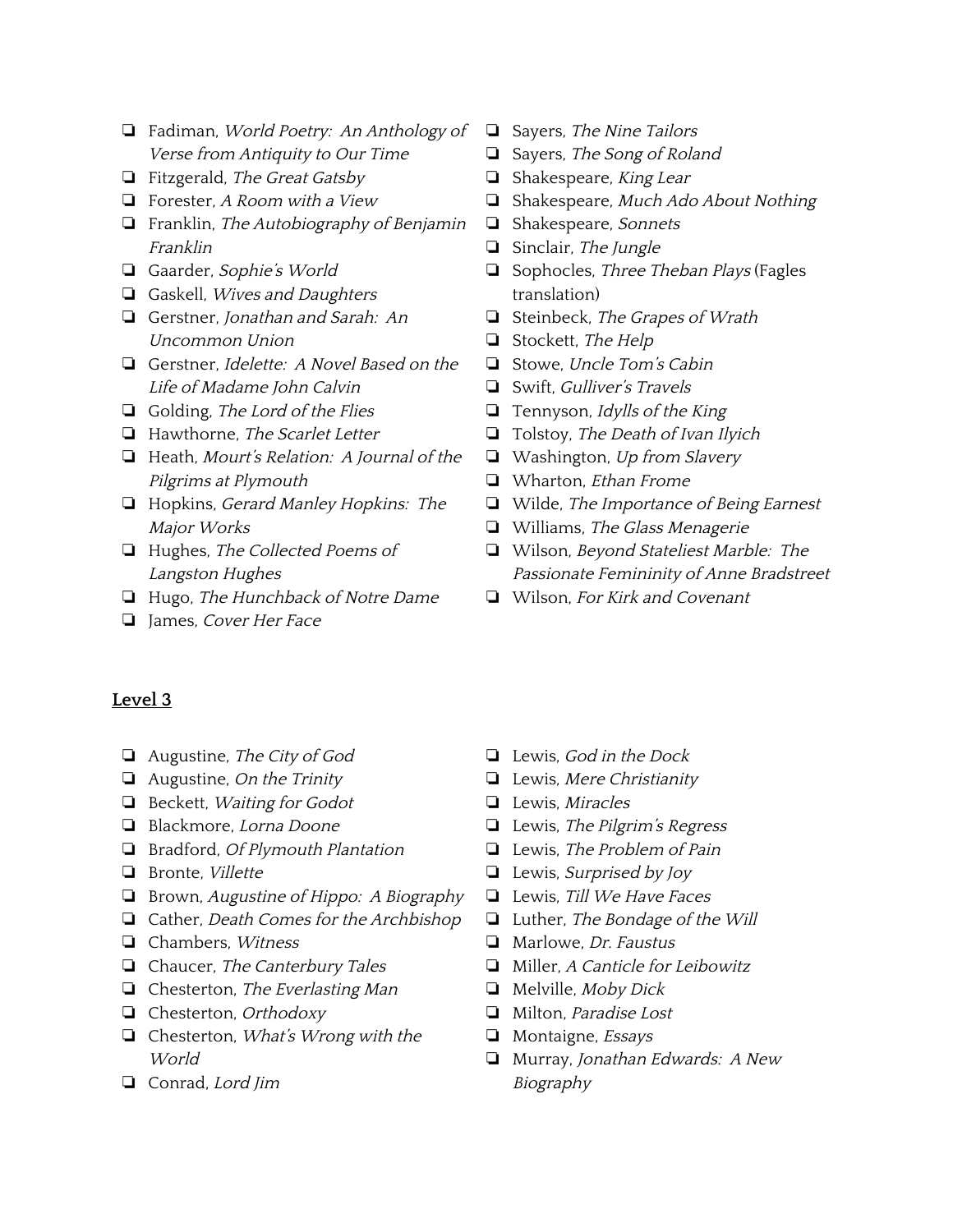- ❏ Dickens, David Copperfield
- ❏ Dickens, Hard Times
- ❏ Dickens, The Pickwick Papers
- ❏ Dostoyevsky, The Brothers Karamazov
- ❏ Dostoyevsky, Crime and Punishment
- ❏ Dostoyevsky, The Grand Inquisitor
- ❏ Dumas, The Count of Monte Cristo
- ❏ Eliot, The Complete Poems and Plays of T.S. Eliot
- ❏ Eliot, Adam Bede
- ❏ Eliot, Middlemarch
- ❏ Goethe, Faust
- ❏ Hawthorne, The House of Seven Gables
- ❏ Helprin, The Pacific
- ❏ Hemingway, <sup>A</sup> Farewell to Arms
- ❏ Herbert, George Herbert: The Complete English Poems
- ❏ Horace, Horace: The Odes
- ❏ Hugo, Les Miserables
- ❏ James, The American
- ❏ James, The Portrait of <sup>a</sup> Lady
- ❏ Joyce, The Portrait of the Artist as <sup>a</sup> Young Man
- ❏ Lewis, The Abolition of Man
- ❏ Lewis, The Discarded Image
- ❏ Lewis, An Experiment in Criticism
- ❏ Lewis, The Four Loves
- ❏ O'Connor, The Complete Stories
- ❏ Pasternak, Doctor Zhivago
- ❏ Paton, Cry, the Beloved Country
- ❏ Plato, Phaedrus
- ❏ Plato, The Republic
- ❏ Plato, The Symposium
- ❏ Postman, Amusing Ourselves to Death
- ❏ Remarque, All Quiet on the Western Front
- ❏ Ryken, Worldly Saints
- ❏ Ryken, Windows to the World
- ❏ Salinger, The Catcher in the Rye
- ❏ Shakespeare, Richard III
- ❏ Shakespeare, Henry <sup>V</sup>
- ❏ Solzhenitsyn, One Day in the Life of Ivan Denisovich
- ❏ Solzhenitsyn, Gulag Archipelago
- ❏ Thoreau, Walden
- ❏ Tolkien, The Silmarillion
- ❏ Tolstoy, Anna Karenina
- ❏ Tolstoy, War and Peace
- ❏ Vanauken, <sup>A</sup> Severe Mercy
- ❏ Virgil, Eclogues
- ❏ Virgil, The Aeneid
- ❏ Waugh, Brideshead Revisited
- ❏ Wilde, The Picture of Dorian Gray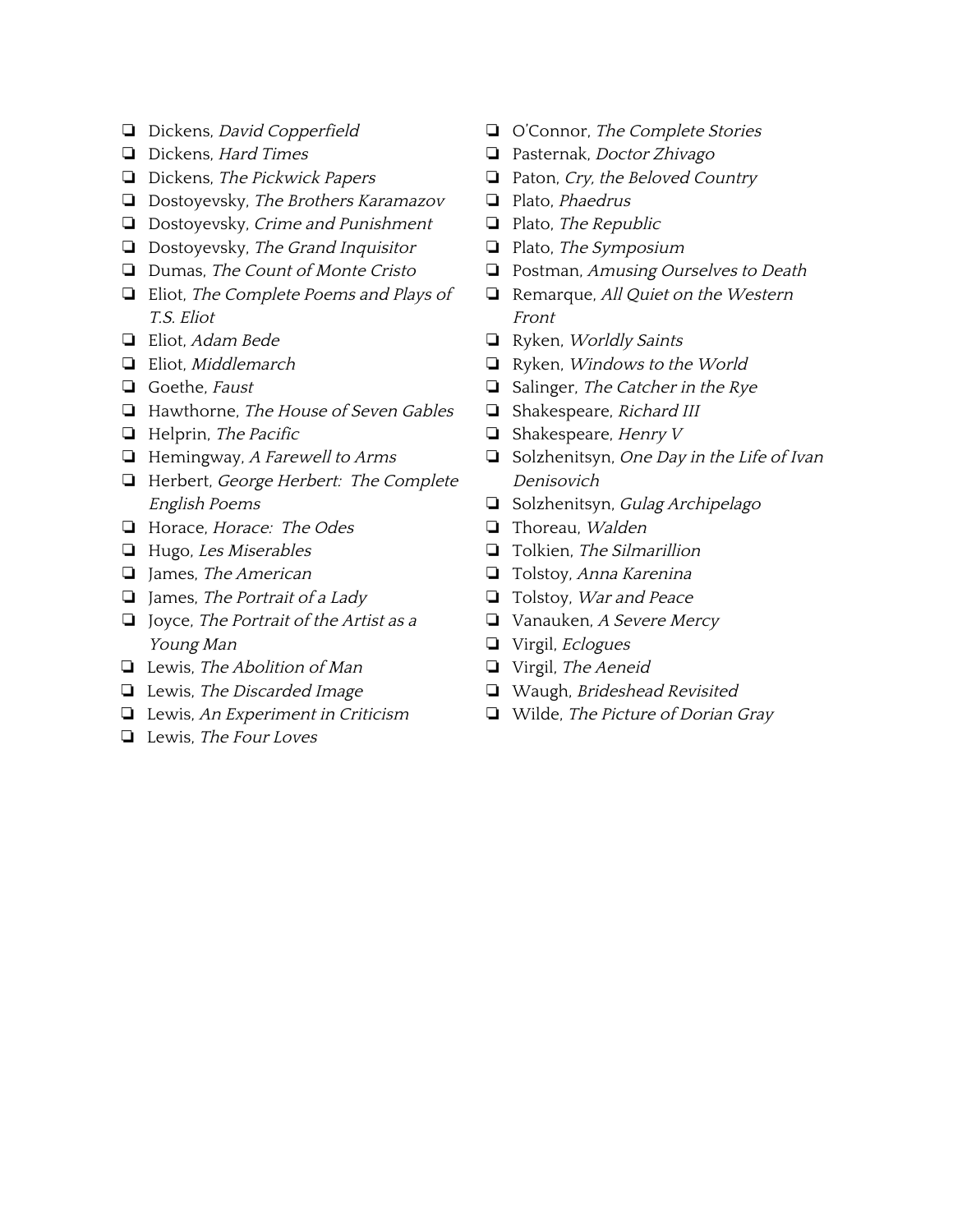# **Logic/Rhetoric Level (Grades 7-12) Poetry List**

- <span id="page-20-0"></span>❏ Auden, The Complete Works of W.H. Auden
- ❏ Berry, The Selected Poems of Wendell Berry
- ❏ Bishop, Elizabeth Bishop: The Complete Poems
- ❏ Blake, William Blake: The Complete Poems
- ❏ Boland, Outside History: Selected Poems 1980-1990
- ❏ Brooks, Selected Poems of Gwendolyn Brooks
- ❏ Burnside, Gift Songs
- ❏ Cairns, Philokalia: New and Selected Poems
- ❏ Collier, The Ledge
- ❏ Edson, The Tunnel: Selected Poems
- ❏ Eliot, The Complete Poems and Plays of T.S. Eliot
- ❏ Fairchild, The Art of the Lathe
- ❏ Gioia, The Gods of Winter
- ❏ Gluck, The Wild Iris
- ❏ Hardy, Thomas Hardy: The Complete Poems
- ❏ Harper, Dear John, Dear Coltrane
- ❏ Hass, Praise
- ❏ Heaney, Opened Ground: Selected Poems 1966-1996
- ❏ Keats, The Complete Poems of John Keats
- ❏ Kinnell, The Book of Nightmares
- ❏ Levertov, Life in the Forest
- ❏ Li, The City in Which <sup>I</sup> Love You
- ❏ Milosz, New and Collected Poems: 1931-2001
- ❏ Oliver, American Primitive
- ❏ Owen, The Poems of Wilfred Owen
- ❏ Plumly, Summer Celestial: Poems
- ❏ Roethke, The Collected Poems of Theodore Roethke
- ❏ Tennyson, The Complete Works of Alfred Lord Tennyson
- ❏ Thomas, Dylan Thomas: Selected Poems
- ❏ Toomer, The Collected Poems of Jean Toomer
- ❏ Tretheway, Native Guard: Poems
- ❏ Voight, Messenger: New and Selected Poems 1976-2006
- ❏ Waldrep, Goldbeater's Skin
- ❏ Wilbur, Richard Wilbur: New and Collected Poems
- ❏ Williams, William Carlos Williams: Selected Poems
- ❏ Williams, Repair: Poems
- ❏ Wordsworth, William Wordsworth: The Major Works
- ❏ Wright, <sup>A</sup> Short History of the Shadow: Poems
- ❏ Yeats, The Collected Poems of W. B. Yeats